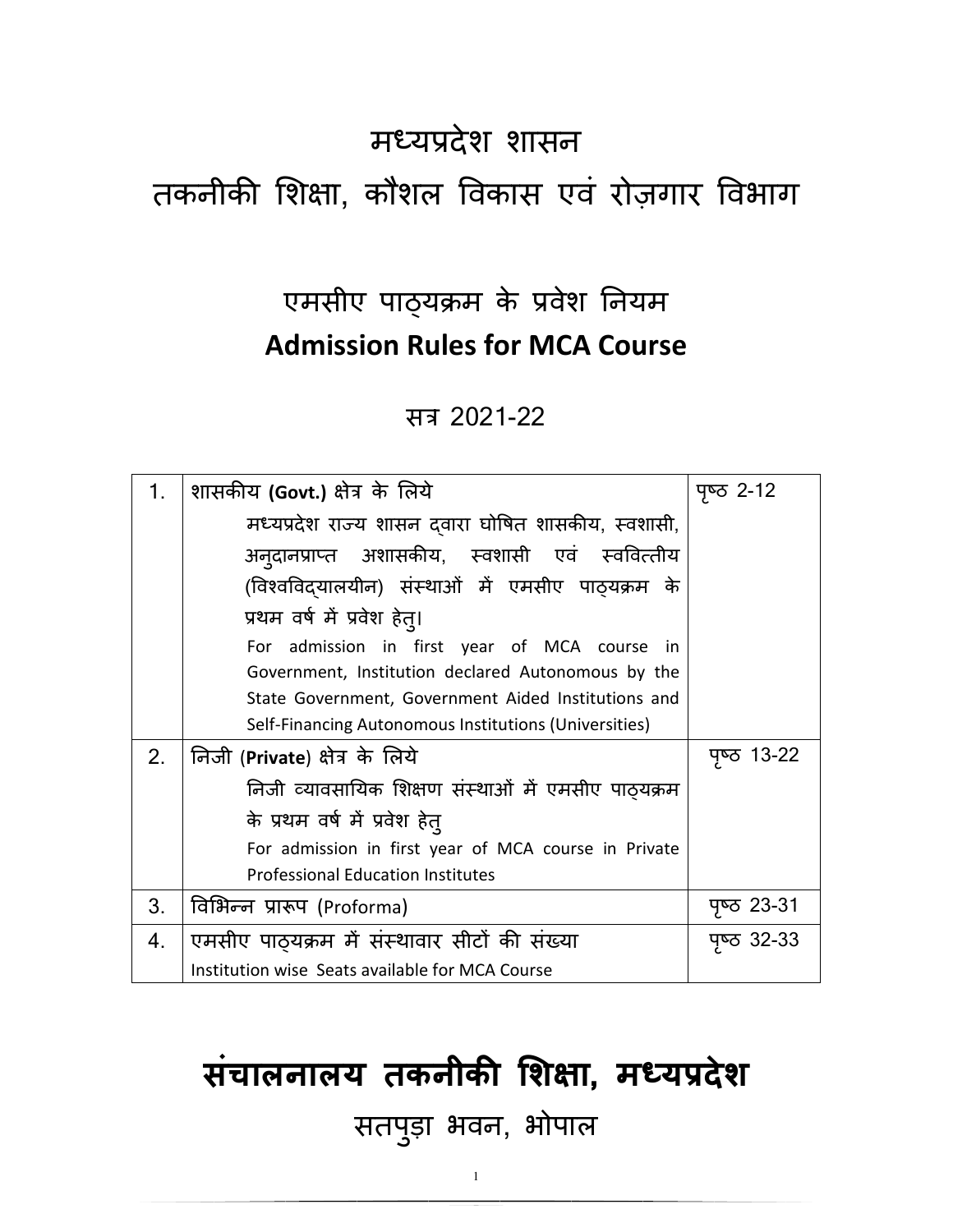**RULES FOR ADMISSION TO MASTER OF COMPUTER APPLICATIONS (MCA) COURSE IN A.I.C.T.E. APPROVED INSTITUTIONS IN GOVERNMENT, INSTITUTION DECLARED AUTONOMOUS BY THE STATE GOVERNMENT, GOVERNMENT AIDED INSTITUTIONS AND SELF-FINANCING AUTONOMOUS INSTITUTIONS IN MADHYA PRADESH.** 

#### **Session 2021-22**

#### **1.1 General:**

These rules shall be known as Rules for admission to Masters of Computer Application (MCA) course in Government autonomous institution declared by the State Government, Government aided institutions and Self-financing autonomous institutions in Madhya Pradesh, which are approved by All India Council for Technical Education, New Delhi.

#### **1.2 DEFINITIONS:**

In these rules, unless it is repugnant to the context,

- (i) 'AICTE' means All India Council For Technical Education, New Delhi a statutory body established by All India Council for Technical Education Act 1987;
- (ii) 'Course' means any course, the nomenclature of which is approved by the appropriate authority and for which a separate degree/diploma is awarded by any recognized University or Board or Institution (like B.E. Electrical, B.E. Mechanical, MCA, MBA, D Pharma, MBBS, BDS, etc.);
- (iii) 'CTE' means Commissiner Technical Education, M.P., Bhopal;
- (iv) 'RGPV' means Rajeev Gandhi Prodhyogiki Vishwavidhyalaya, Bhopal, M.P.;
- (v) 'Principal' means the Head of the institution;
- (vi) 'Competent Authority ' means an Authority authorized by State Government on this behalf (i.e. Commissiner Technical Education, M.P. in this case);
- (vii) 'M.P.' means State of Madhya Pradesh as formed on 01-11-2000;
- (viii) 'NRI' means Non-Resident Indian shall have the same meaning as assigned to it in clause (e) of Section 115 C of the Income-tax Act, 1961 (43 of 1961)
- (ix) 'Category' means one of the four categories viz. 'Unreserved (UR)', 'Scheduled Caste (SC)', 'Scheduled Tribe (ST)' or' Other Backward Classes (excluding creamy layer) (OBC)';
- (x) 'Open Seats' means seats open to both Female & Male Candidates.
- (xi) 'F' Seats means Female Candidates.
- (xii) 'M.P. Seats' means seats reserved for the residents of State of Madhya Pradesh.
- (xiii) 'NRI Seats' means the seats for the Non Resident Indians in various institutions;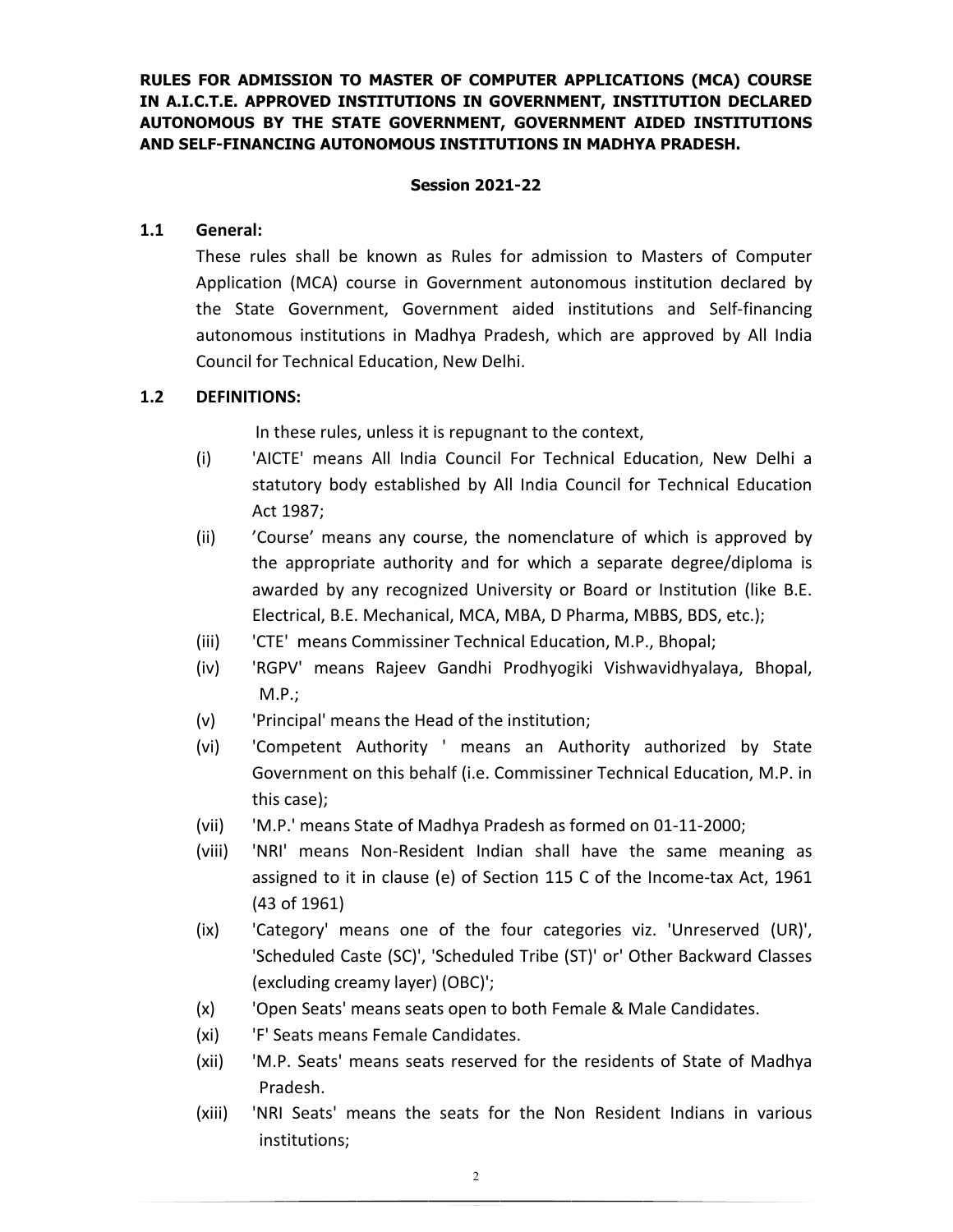- (xiv) 'AI Seats' means seats to be filled on All India basis.
- (xv) "TFW Seats" means Tuition fee waiver seats, seats which are available maximum up to 5% of approved admission capacity in all institutions approved by AICTE. These seats shall be supernumerary in nature. These seats will be available for Madhya Pradesh domicile candidate whose family annual income from all sources should not be more than ₹ 8.00 Lac (Rupees Eight Lac Only).
- **(xvi)** "**Reservation for Economical weaker section (EWS) candidates of Madhya Pradesh"** means As per the Government of Madhya Pradesh GAD Letter No. एफ-07-11/2019/आ../एक, भोपाल, Dated 02 july 2019, Ten Percent (10 %) Seats of approved intake will be available for admission in Masters of Computer Application (MCA) courses for Economically weaker section (EWS) candidates of Madhya Pradesh.

#### **1.3 Applicability:**

These rules shall be applicable to Government, institution declared autonomous by the State Government, Government aided institutions and Self-financing autonomous institutions which are conducting MCA course as approved by the AICTE.

#### **1.4 Admission rules –**

In all professional institutions the procedure for admission shall be as under-

#### **1.4.1 Availability of seats –**

Numbers of seats available in MCA institutions in Madhya Pradesh are as follows:

| S. No.       | Type of Institutions                         | Percentage of Intake capacity        |
|--------------|----------------------------------------------|--------------------------------------|
| $\mathbf{1}$ | Government institution, Institutions         | 90%<br>Seats for MP domicile         |
|              | declared autonomous by the State             | candidates                           |
|              | Government and Government Aided              |                                      |
|              | <i>institutions</i><br>Self-financing<br>and | 5%       All India Seats             |
|              | autonomous institutions. Only those          | 5% NRI Seats                         |
|              | institutions, which have<br>got              | (All India Seats & NRI seats if not  |
|              | permission for NRI seats from AICTE,         | filled then converted into Seats for |
|              | New Delhi.                                   | MP domicile candidates)              |
| $2^{\circ}$  | Government institution, Institutions         | 95% Seats for MP domicile            |
|              | declared autonomous by the State             | candidates                           |
|              | Government and Government Aided              |                                      |
|              | and<br>Self-financing<br>institutions        | 5% All India Seats                   |
|              | autonomous institutions. Only those          | (All India Seats if not filled then  |
|              | institutions, which have not received        | converted into Seats for MP          |
|              | permission for NRI seats from AICTE,         | domicile candidates)                 |
|              | New Delhi.                                   |                                      |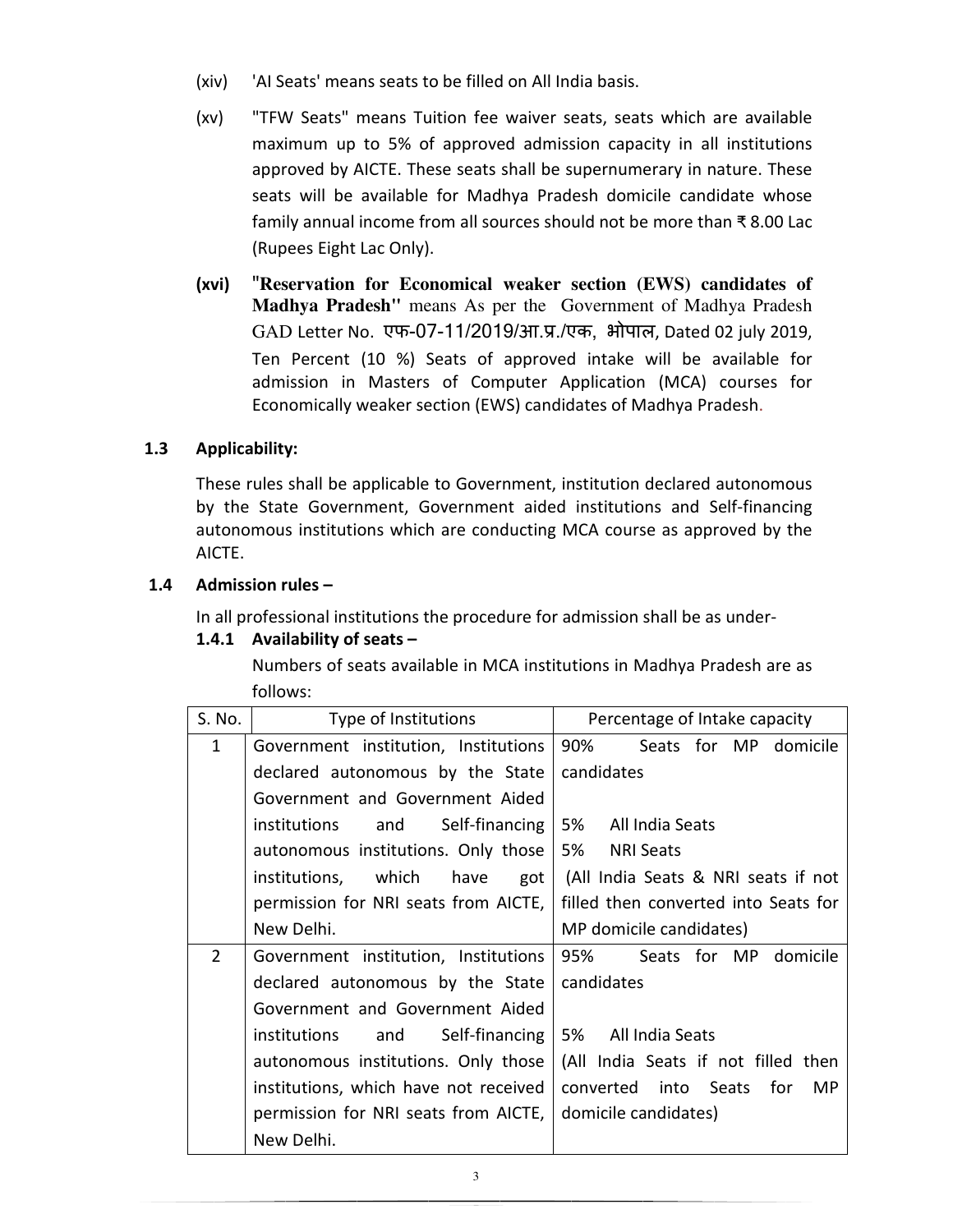#### **NOTE:**

- (1) Approved intake capacity available in various professional educational institutions shall be available on the official counselling website (**https//dte.mponline.gov.in**) of the Competent Authority conducting counselling.
- (2) If permission is granted to any new institution or the number of seats in any existing institution are varied or permission to start second shift in existing institution is granted by the appropriate authority on or before 30th June of that year, the same may be incorporated in counselling of that year, provided that the institution gets the affiliation from the respective University and have a permission from the State Government, however in case of any change in the number of sanctioned seats of the existing institutes, the condition to get re-affiliation from the respective university, shall not apply.
	- (2.1) If extention of approval by AICTE and affiliation by concerned university does not provided to the existing institution / course then such institution will not be included in the counselling.

#### **1.4.2 Reservation of seats:**

16%, 20% and 14% of the seats of MP seats are reserved for candidates belonging to Scheduled Caste (SC), Scheduled Tribe (ST) and Other Backward Classes (excluding Creamy Layer) OBC categories respectively in Government institutions, institutions declared autonomous by the State government, Government Aided Institutions and Self-financing autonomous institutions.

#### **NOTE:**

- (a) A candidate can claim reservation under only one of the various reserved categories.
- (b) A candidate, claiming reservation under a reserved category shall have to produce relevant certificate/certificates in proforma prescribed by the Government of MP at the time of verification of documents.

### **1.4.2.1 Scheduled Caste (SC) and Scheduled Tribe (ST) Category of Madhya Pradesh:**

A candidate claiming to be either of SC or ST categories of MP shall have to produce a certificate at the time of verification of documents from the competent authority in Proforma-1 (Annexure-1) as given in this rule book. (Vide MP Government GAD order No. F.7-2/96 आ.प. / 1, भोपाल,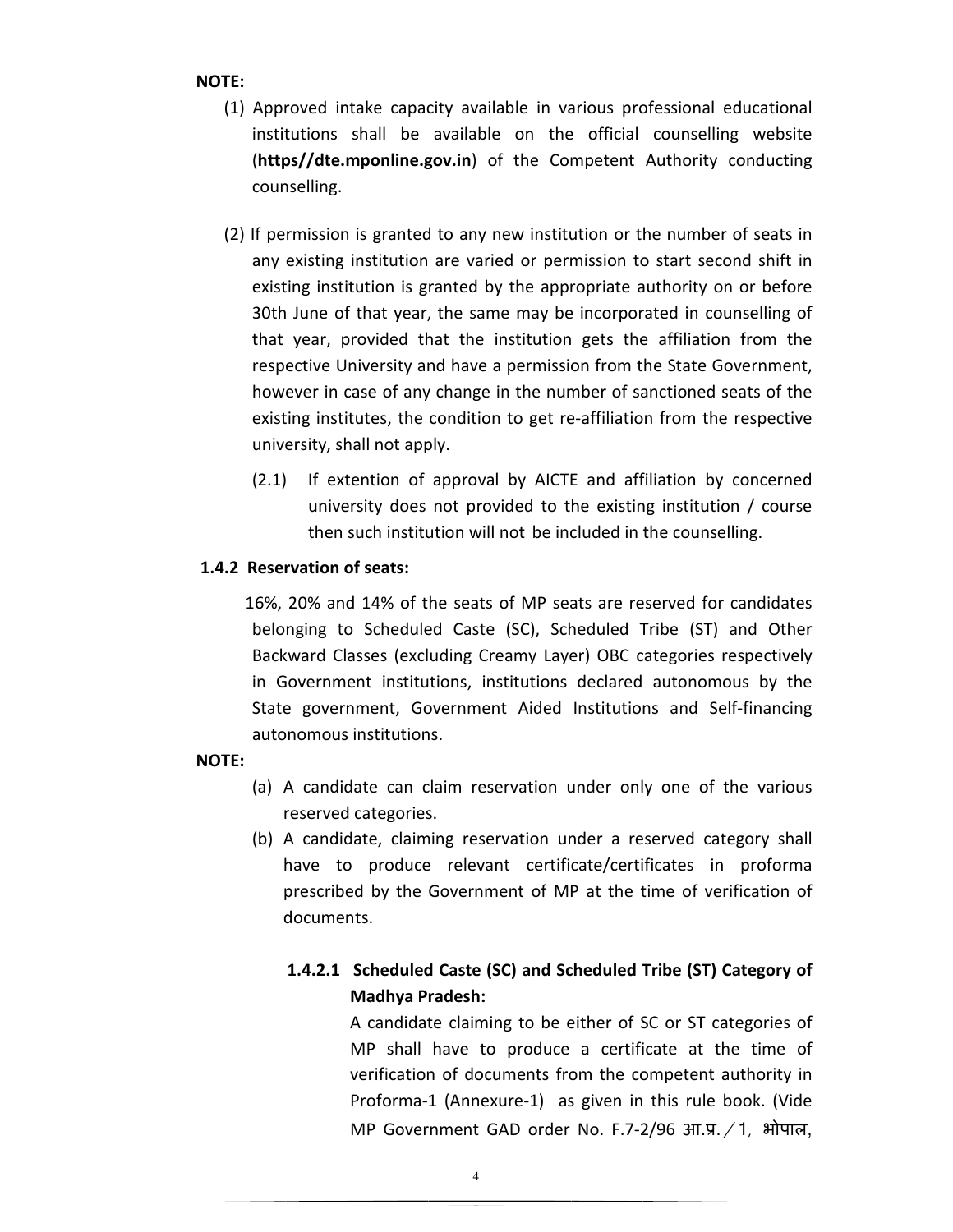Mदनांक 01-08-1996 and as per latest order issued by the

Govt. of M.P.

#### **1.4.2.2 OBC category of Madhya Pradesh:**

A candidate claiming reservation under OBC (excluding creamy layer) category shall have to produce a certificate at the time of verification of documents issued by the competent authority in **Proforma-2 (Annexure-2)** as given in the rule book. (Vide MP Government GAD order No. F/7-2/96 आ.प./1, भोपाल, दिनांक

12.03.1997 and order no. F-7-2/96 आ.प./1, भोपाल, दिनांक 06-07-

2000 and as per latest order issued by the Govt. of M.P. regarding

creamy layer. The candidate should also bring an income certificate at the time of verification of documents regarding his/her family's income from the Competent Authority or Income certificate as prescribed by GAD, Government of M.P. by their circular no. सी-3-7-2013-3-एक, Mदनांक 25/09/2014

**Proforma-10 (Annexure-3)**. and stating that his/her parents do not come under creamy layer if OBC certificate is issued before **30th April, 2018**.

#### **1.4.3 Horizental Reservation**

#### **1.4.3.1 Reservation for Female candidates:**

30% seats in each category viz UR, SC, ST and OBC shall be reserved for Madhya Pradesh Domicile female candidates. This reservation shall be a compartmentalized horizontal reservation.Seats remaining vacant in female quota of a category shall be filled by converting such seats into Open Quota (OP) of the same category. However if even after this conversion the Open Quota (OP) of that category does not get filled then these vacancies shall be filled by converting them into Open Quota (OP) of other categories as per the procedure laid down in Rule.

#### **1.4.3.2 Reservation for Persons with disabilities (Physically Handicapped Seats):**

3% seats in each category viz - UR, SC, ST and OBC shall be reserved for candidates with disability percentage of 40 or above and satisfying MP domicile requirements. This reservation shall be compartmentalized horizontal reservation. Seats remaining vacant in this category shall be filled by converting such seats into Open Seats of the NIL (X) category. However, if even this conversion the Open Seats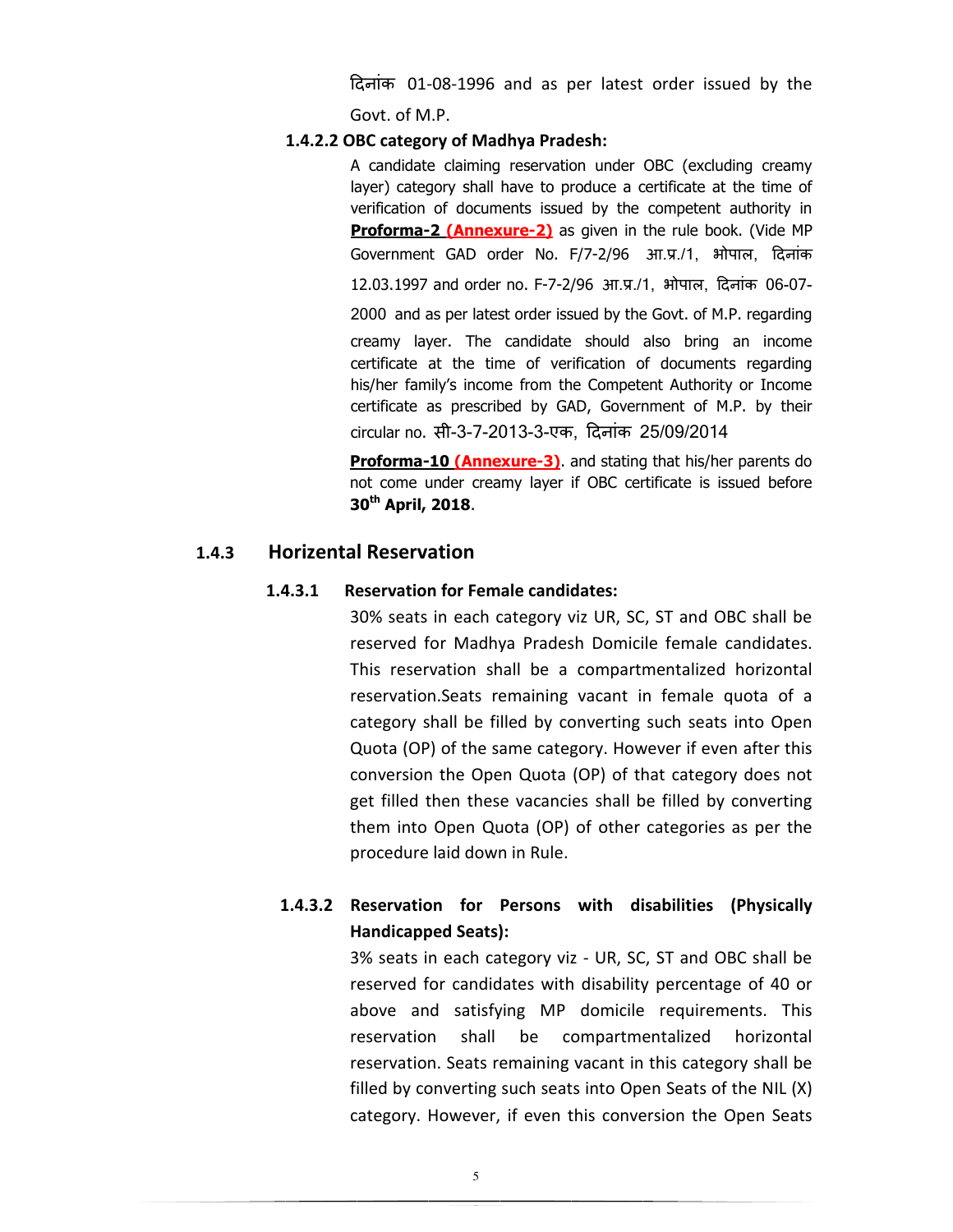(OP) of that category does not get filled then these vacancies shall be filled by converting

them in to Open Seats (OP) of other categories as per the procedure. Candidates claiming admission against these seats (Physically Handicapped Seats) shall be required to produce following certificates at the time of verification of documents:-

(i) Disability Certificate from the concerned District Medical Board;

AND

(ii) Eligibility Certificate for the course from the Superintendent, Government of India, Ministry of Labour, Vocational Rehabilitation Centre for Physically Handicapped, Napier Town, Jabalpur, Madhya Pradesh.

#### **1.4.3.3 Reservation for NCC "C" Certificate passed candidates of Madhya Pradesh:-**

 Govt. of Madhya Pradesh, Technical Education and Skill Department order no. 758/2730/2009/42-2 Dated 26 March 2011, One percent (1%) seats of sanctioned intake shall be reserved in Government/ Government Aided Institution for NCC "C" Certificate holder/Passout Candidates of Madhya Pradesh.

#### **1.4.4 J&K Migrant's Seats:**

One seat, on over and above basis, in each of the Institution is reserved for J&K migrants. The admission shall be given on the basis of merit. The candidate shall have to produce a certificate as given in Proforma-7 (Annexure-4) duly signed by competent authority at the time of verification of documents.

Sons/daughters of the employees of MP Government who have served in the State of Jammu & Kashmir for curbing insurgency are also covered under the J&K migrant. Such candidates should have passed their qualifying examination from the State of J&K. Candidates shall have to produce a certificate in Proforma-8 (Annexure-5) of this rule book at the time of verification of documents.

#### **1.4.5 J&K Resident's Seats:-**

One seat each in all institutions has been reserved for residents of Jammu & Kashmir. The candidates seeking admission against these reserved seats shall be required to submit appropriate certificate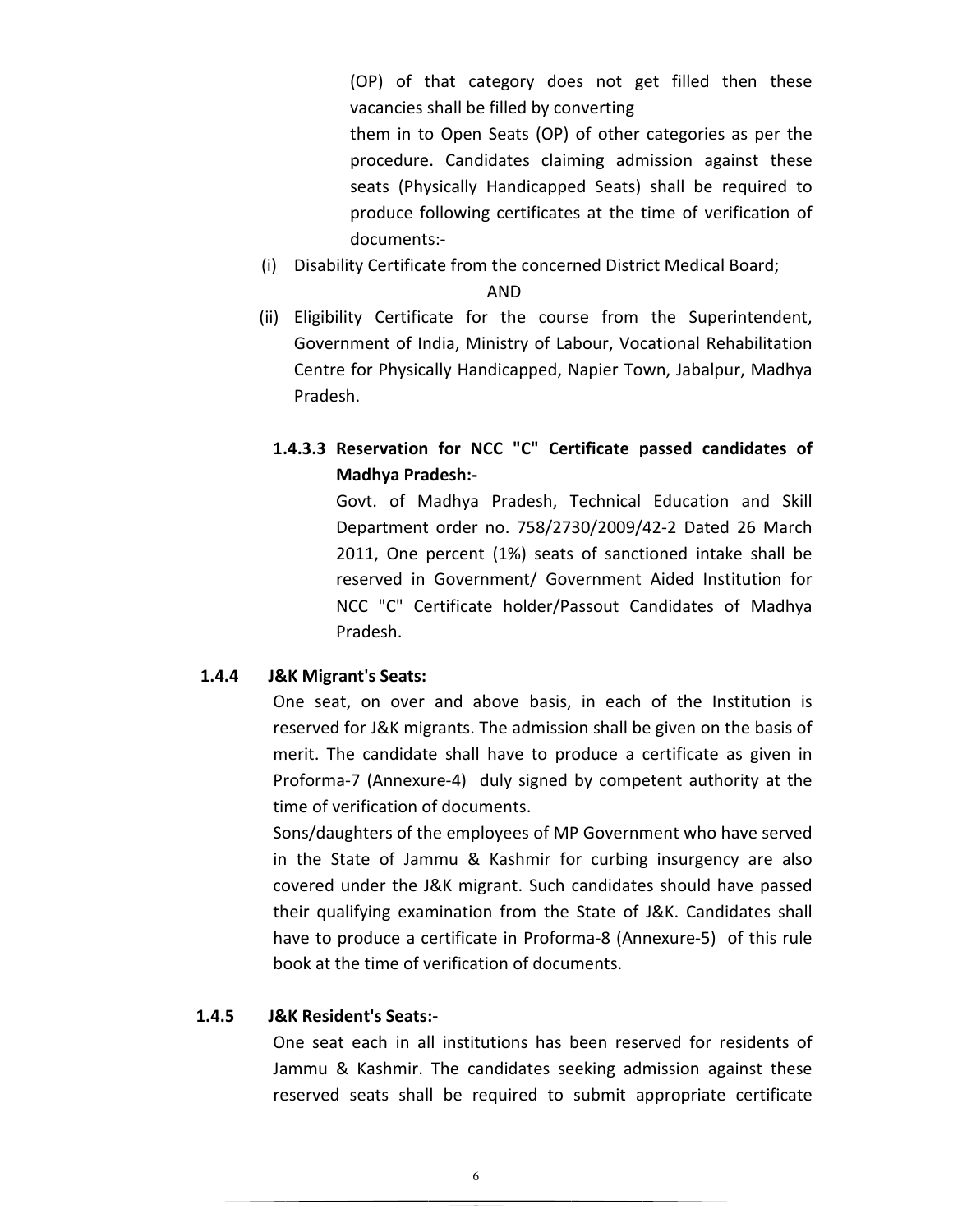issued by the competent Authority at the time of verification of documents. These seats shall be considered under All India Seats.

#### **1.4.6 NRI Seats:**

Institutions those get permission from AICTE, New Delhi for 5% NRI Seats of total intake capacity. Admission against these seats will be carried out as per the regulation published in MP Government Gazette dated 19th May, 2011 for admission against NRI seats "Admission (Reservation to non-resident Indian in AICTE Approved Courses) Regulations, 2011."

#### **1.4.7 Tuition Fee Waiver Scheme Seats (TFW)**

Under this scheme, upto a maximum of 5% of "Approved Intake" in MCA Course shall be available for these admissions. These seats shall be supernumery in nature. These supernumery seats shall be available only for MCA Institution, where a minimum 50% of "Approved Intake" are filled up in previous session.

These seats will be available for Madhya Pradesh domicile candidate whose family annual income from all sources should not be more than ₹ 8.00 Lac (Rupees Eight Lac Only).

The Tuition Fee Waiver scheme is limited to the tuition fee as approved by the State Govt. for the Govt./ Govt. Aided/ Autonomous Institutions and in case of private institutions tuition fee approved by the Admission & Fee Regulatory Committee, Madhya Pradesh. All other fees shall have to be paid by the Candidate.

In case of unavailability of the candidates for these seats; these seats will not be convert for others.

Admission for these seats will be done by centralize Counseling only and admission procedure for these seats will be same as notified by the competent authority for regular admission. The candidates of Madhya Pradesh will be eligible for admission on these seats.

**1.4.8 Reservation for Economical weaker section (EWS) candidates of Madhya Pradesh:** As per the Government of Madhya Pradesh GAD Letter No. एफ-07-11/2019/आ.प्र./एक भोपाल, Dated 02 july 2019, Ten Percent (10 %) Seats of approved intake will be available for admission in MCA Courses for Economically weaker section (EWS) candidates of Madhya Pradesh. These seats will be available for Madhya Pradesh domicile candidate whose family annual income from all sources should not be more than  $\bar{\tau}$  8.00 Lac (Rupees Eight Lac Only).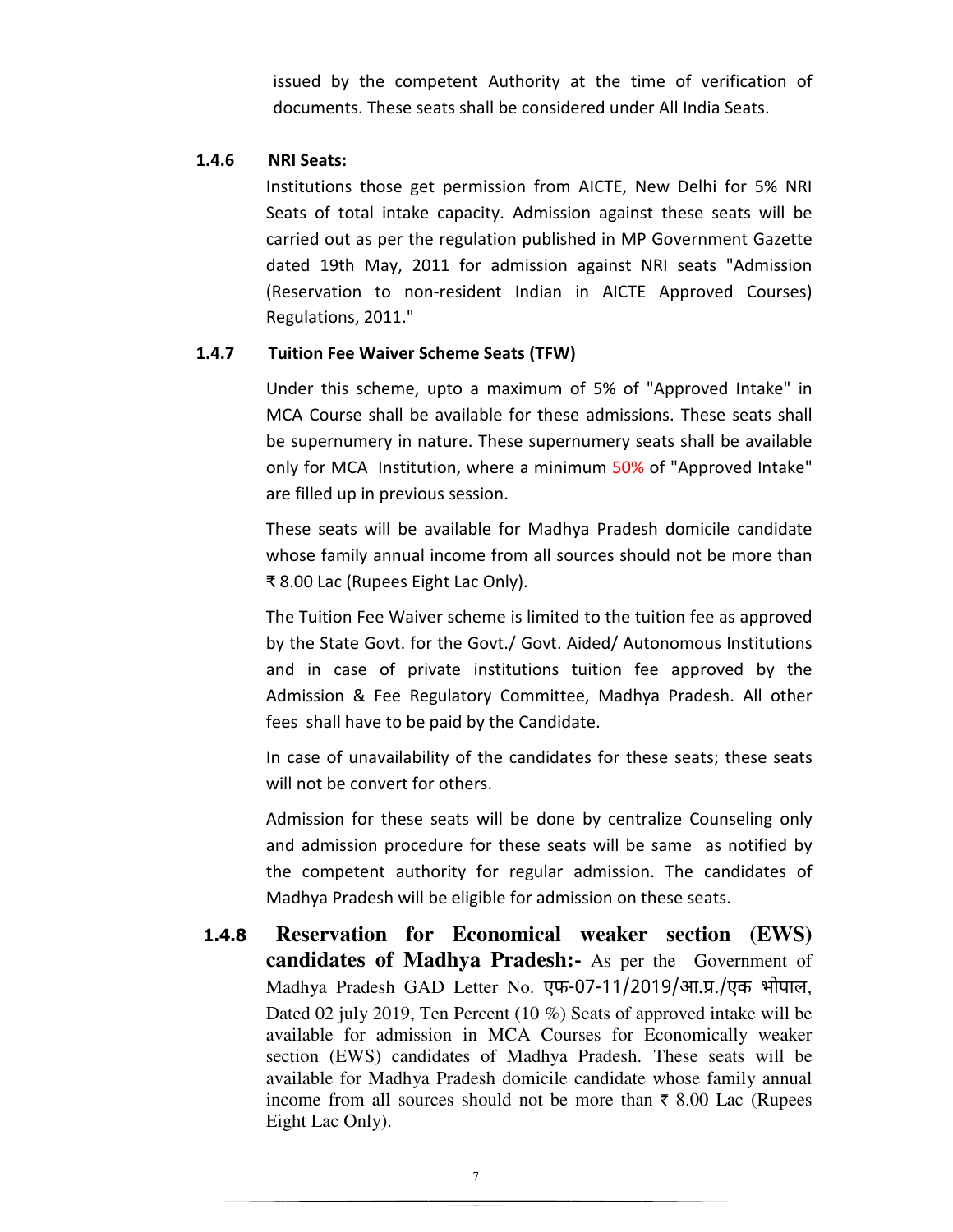A candidate claiming for Economical weaker section (EWS) Seat shall have to produce a certificate from the competent authority in **Proforma-11 (Annexure-8)** as given in this rule book, As per the Government of Madhya Pradesh GAD Letter No. एफ-07-11/ 2019/आ.प्र./एक भोपाल, Dated 02 july 2019 and latest order issued by the Govt. of M.P. regarding Economical weaker section (EWS).

#### **1.5 ELIGIBILITY FOR ADMISSION**

- **(1) The Candidates should be an Indian National.**
- **(2) Educational Qualifications:**

#### **MCA COURSE:**

A candidate seeking admission to MCA Course should be passed -

BCA / Bachelor Degree in Computer Science Engineering or equivalent Degree

OR

Passed B.Sc./ B.Com/ B.A. with Mathematics at (10+2) level or at Graduation level.

Obtained at least 50% marks and 45% marks in case of SC, ST, OBC (excluding Creamy Layer) category of Madhya Pradesh in aggregate form any UGC/ AICTE approved Indian University or from a foreign University recognized by Association of Indian Universities (AIU) or Institute recognized by the concerned University as equivalent thereto. Bachelor's degree of minimum 3 Yrs duration.

#### **(3) Domicile Requirements:**

No candidate shall be selected for admission against the MP domicile seats unless;

(i) जो भारत का नागरिक हो।

(ii) मध्यप्रदेश शासन, सामान्य प्रशासन विभाग, मंत्रालय भोपाल के पत्र क्रमांक सी–3–7–2013–3–एक दिनांक 29 जून, 2013 के अनुसार शैक्षणिक संस्थाओं में दाखिले के लिये सक्षम प्राधिकारी (नायब तहसीलदार / तहसीलदार) द्वारा जारी स्थानीय निवासी प्रमाण–पत्र **प्रारूप-6 (Annexure-6) या** मध्यप्रदेश शासन, सामान्य प्रशासन विभाग, मंत्रालय भोपाल के परिपत्र क्रमांक सी–3–7–2013–3–एक दिनांक 25 ⁄ 09 ⁄ 2014 अनसार स्थानीय निवासी हेतू स्व प्रमाणित घोषणा–पत्र (अस्टाम्पित कागज पर) **प्रारूप–6 (अ)** <u>(Annexure-7)</u> अनुसार प्रस्तुत करना आवश्यक है।

#### **1.6 Procedure of Admission**

**1.6.1 Online Off campus Admission Procedure:**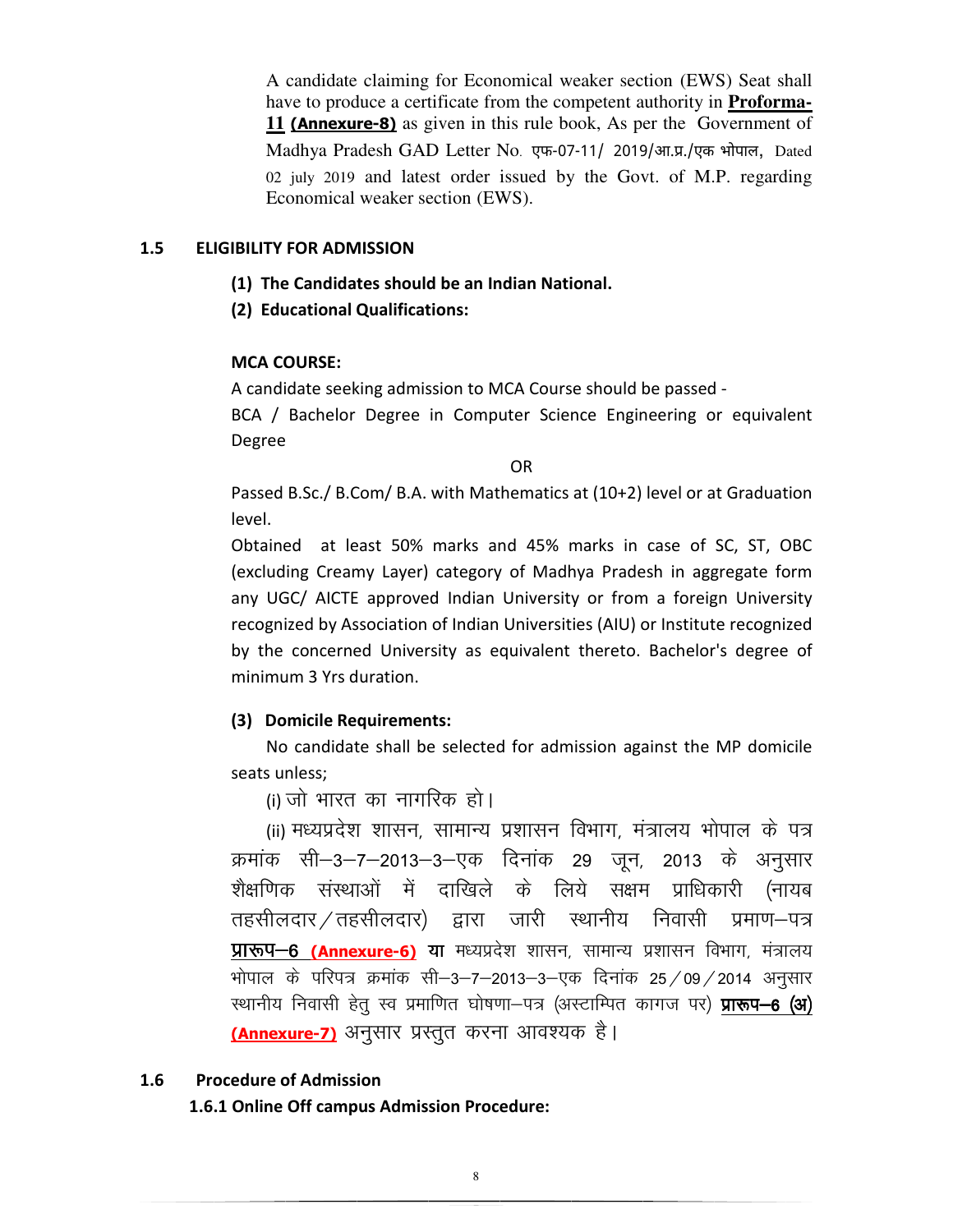In case the decision to conduct online off campus counseling for a particular course is taken by the State Government, then the competent authority declared by the State Government for this purpose, shall finalize the detailed programme and shall make it available on its website declaring its procedure, process of admission and deferent cut off dates. Procedure of Online off Campus counselling will be followed as per the regulation published in MP Government Gazette dated 31st July, 2009 (As ammended) for Online off Campus Counselling.

#### **1.6.2 Admission against Non Resident Indian Seats:**

**1.6.2.1** Institutions those get permission from AICTE, New Delhi for 5% NRI Seats of total intake capacity. Admission against these seats will be carried out as per the regulation published in MP Government Gazette dated 19th May, 2011 for admission against NRI seats "Admission (Reservation to non-resident Indian in AICTE Approved Courses) Regulations, 2011.

#### **1.6.2.2 Conversion of vacant Non - resident Indian seats:**

 Vacant Non-resident Indian seats i.e. unfilled non-resident Indian seats shall be merged into M P domiciled candidate seats by competent authority, and these seats shall be filled by competent authority as per the procedure for filling M P domiciled candidate seats.

#### **1.7 General Information of admission:**

**1.7.1** Admission in MCA against M.P. domiciled candidate seats, All India Seats, J&K Resident/Migrant Seats shall be done through Counselling on the basis of separate common merit lists prepared on the basis of qualifying examination.

#### **Note:-**

- 1. Candidates securing equal marks, Preference will be given to the older age candidate. If secure marks and age are same then the merit will be decided on the basis of English alphabates order of candidates name.
- 2. All such candidate who has passed qualifying examination with grace marks are also eligible for admission, but grace marks will not be included for minimum percentage condition mentioned above.
- 3. All such candidate whose qualifying examination marksheet are based on grading system has to produce conversion of grade to marks as per the conversion formula mentioned in their marksheet.
- **1.7.2** The programme of Counselling shall be published in various news papers and shall also be available on website of competent authority/Director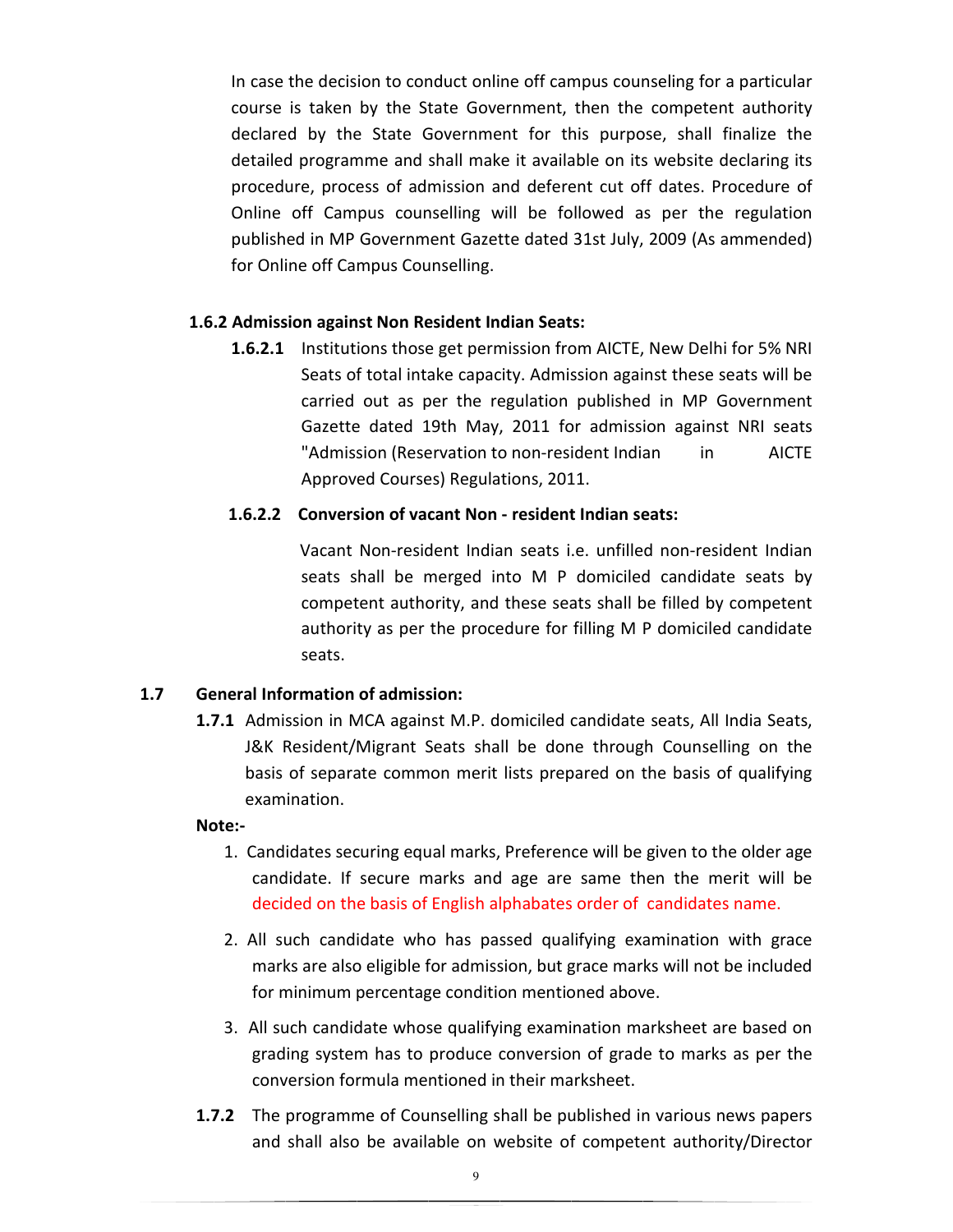Technical Education, M.P. Bhopal i.e. (. **https//dte.mponline.gov.in.**) No separate call letters shall be sent to the candidates.

- **1.7.3** Original Documents: During the Counselling process the original documents presented by the candidates shall be verified with originals and original documents will be returned back to the candidates. However candidates need not to submit such original documents in the admitted institutions.
- **1.7.4** Transfer of institution in first year of the course shall not be permitted.
- **1.7.5** Admissions in First year shall be completed on or before the last date declared by the Competant Authority.

#### **1.8 The sequence of admission shall be as under:**

- **1.8.1** Admission on NRI seats shall be done by the Competent Authority through Centralised Counselling for those institutions that have got permission from Appropriate Authority to fill 5% of the sanctioned intake by NRI candidates only. These seats shall be filled as per the procedure and schedule notified by competent authority and any remaining vacant seats shall be filled by centralised counselling after merging them into MP domiciled seats.
- **1.8.2** In the counselling of general pool, first candidates of reserved categories shall be called in the following order, so that vacant reserved seats can be mutually converted:-

Scheduled Tribes, Scheduled Castes, Scheduled Tribes, Other Backward Classes, Scheduled Tribes/Scheduled Castes.

After conducting counselling of reserved category candidates, as per above order, vacant seats, if any, shall be merged into the unreserved seats and then counselling for unreserved seats shall be conducted.

- **1.8.3** Candidates of reserved category who find place in the merit list of unreserved category will also be considered in the allotment of seats under unreserved category. They will be given seat of their preference from reserved or unreserved category in which they are getting better choice. Such candidates of reserved category who are allotted seats from unreserved category shall be counted in the unreserved category.
- **1.8.4** If the seats remain vacant after the first round of counselling held on the basis of merit then the decision regarding holding of second round of counselling shall be taken by the competent authority keeping in view the number of vacant seats for a particular course and approximate number of candidates willing for admission.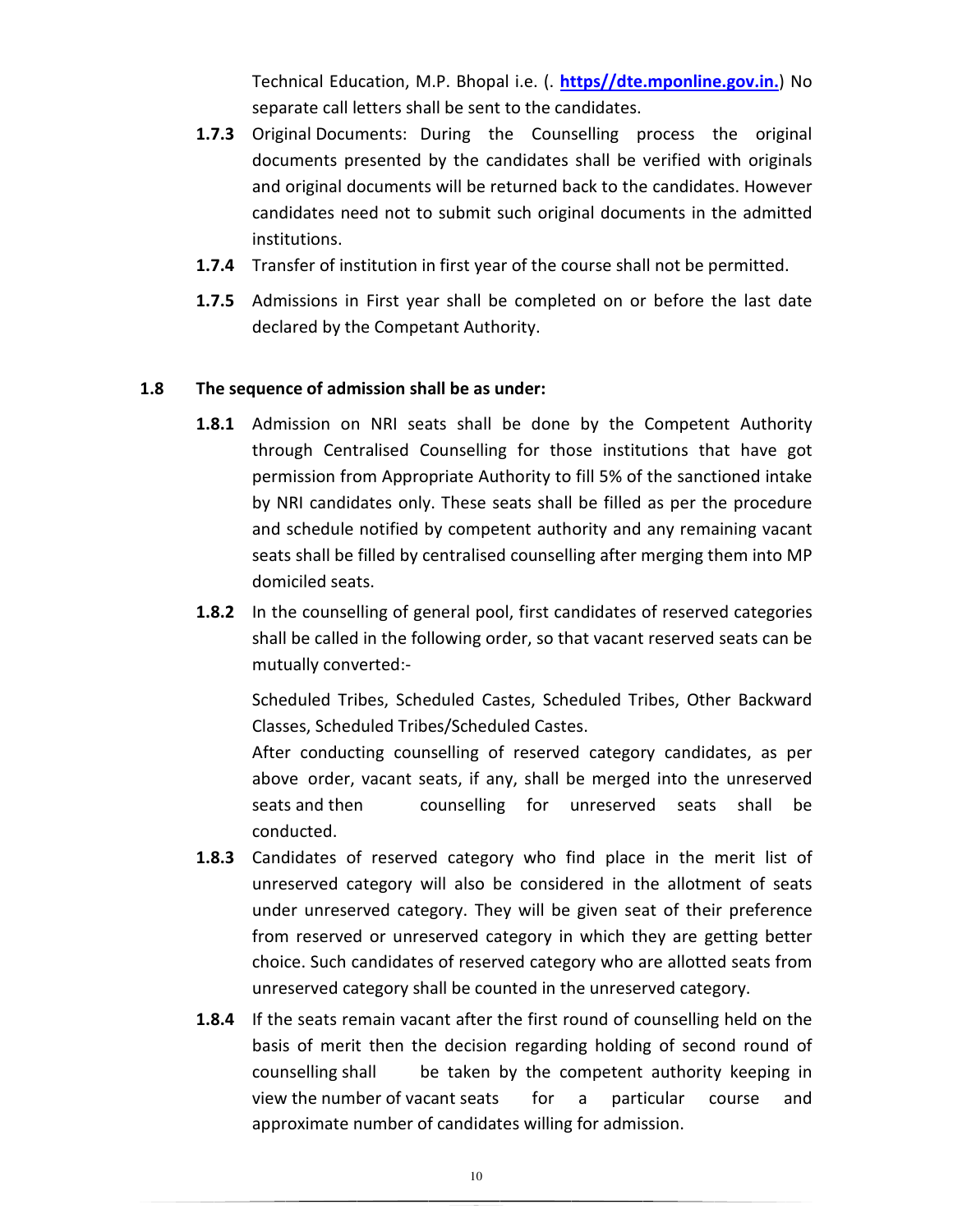**1.8.5** If, after aforesaid round of counselling seats still remains vacant, they shall be filled as per Admission Rules-2008 (As ammended) in accordance with the procedure notified by the competent authority.

#### **1.9 Cancellation of Admission:**

- **(1)** If at any stage it is found that a candidate has got admission in any institution on the basis of false or incorrect information or by hiding relevant facts or if at any time after admission it is found that the admission was given to the candidate due to some mistake or oversight, the admission granted to such a candidate shall be liable to be cancelled forthwith without any notice at any time during the course of his/her studies by the Principal of the institution or by Competent Authority.
- **(2)** Honorable Supreme Court of India, New Delhi, has declared 14th August as the last date of admission. If a candidate gets his/her admission cancelled till 07 August then the tution fee deposited by the candidate in the institute will returned to the candidate after deducting 10% of it, However, If a candidate gets his/her admission cancelled after 07 August then the tution fee deposited by the candidate in the institute will not be refundable.
- **(3)** Vacancy arising (in particular class/category/compartment) due to cancellation of admission or due to non reporting of candidates by the stipulated date (as declared by the Competent Authority) in a particular Institution, shall be considered in the counselling in the following manner:-

During the counselling, if seats are available, in that particular course, vacancy/vacancies arising due to above reasons shall be added directly to existing vacancy/vacancies and shall be available for allotment.

**(4)** After the last date of admission, cancellation of admission shall only be done by the institution.

#### **1.10 TUITION AND OTHER FEE-**

 Tuition fees and other fees shall be payable by the candidates as per order of Govt. of Madhya Pradesh as may be applicable from time to time.

- **1.11 COURSE:** Norms, requirements and other conditions for admission to technical/ professional courses are as per the guidelines issued by AICTE.
- **1.12 INTEREPRETATION:** The State Government of Madhya Pradesh shall be the final authority for deciding any matter in respect of policy regarding selection of candidates for admission. If any question arises relating to the interpretation of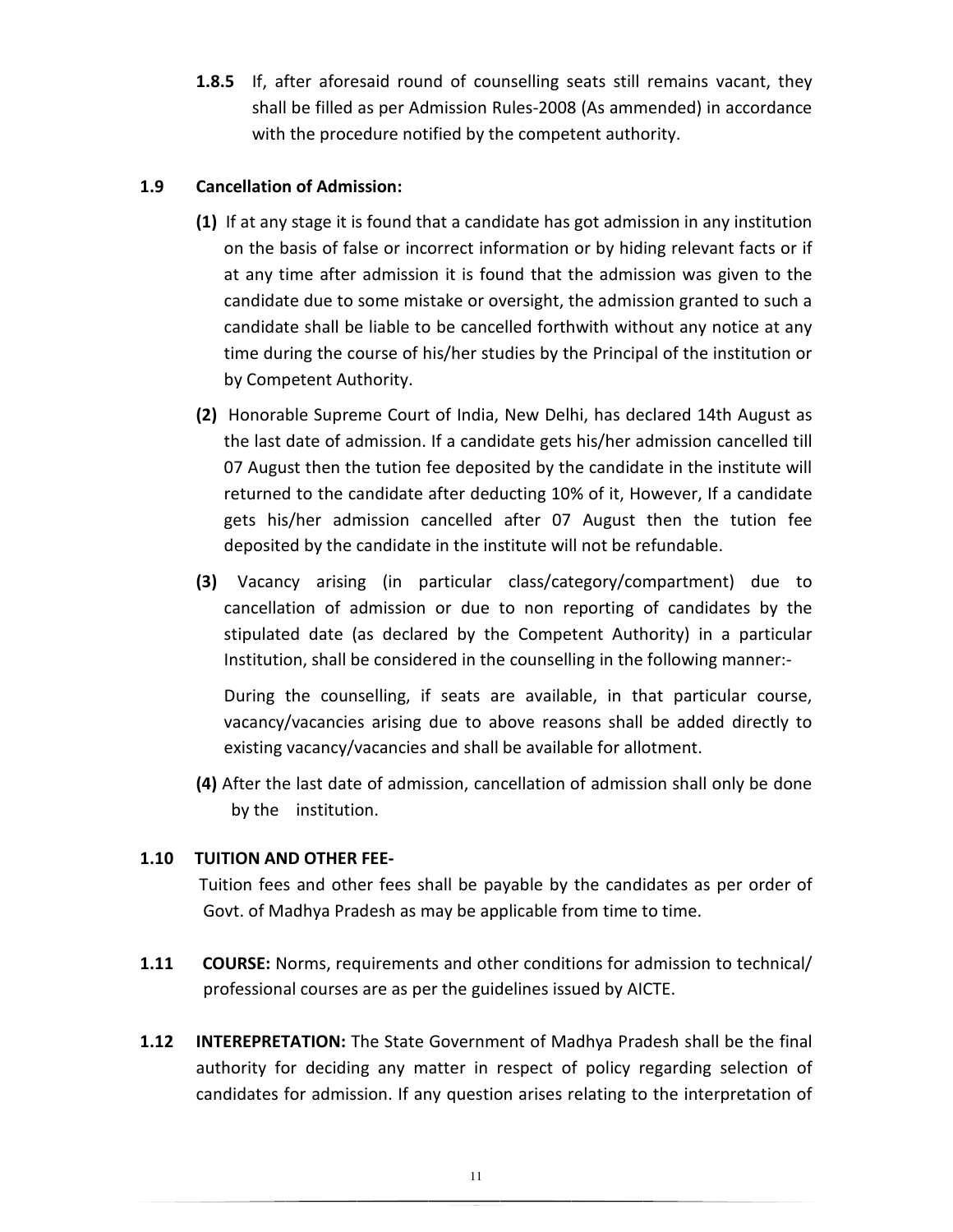these rules for admission, the decision of the State Government of MP shall be final and binding.

#### **1.13 MODIFICATION TO RULES/PROCEDURES:**

The State Government of Madhya Pradesh reserves the right to amend any provision/ rule/procedure for admission in the public interest and any modification so made shall be binding.

#### **1.14 JURISDICTION:**

In case of any dispute the jurisdiction shall be limited to the courts constituted and situated in Madhya Pradesh only.

A copy of this Rule book shall be available on the website of the Directorate of Technical Education Madhya Pradesh i.e**.** . **https//dte.mponline.gov.in.**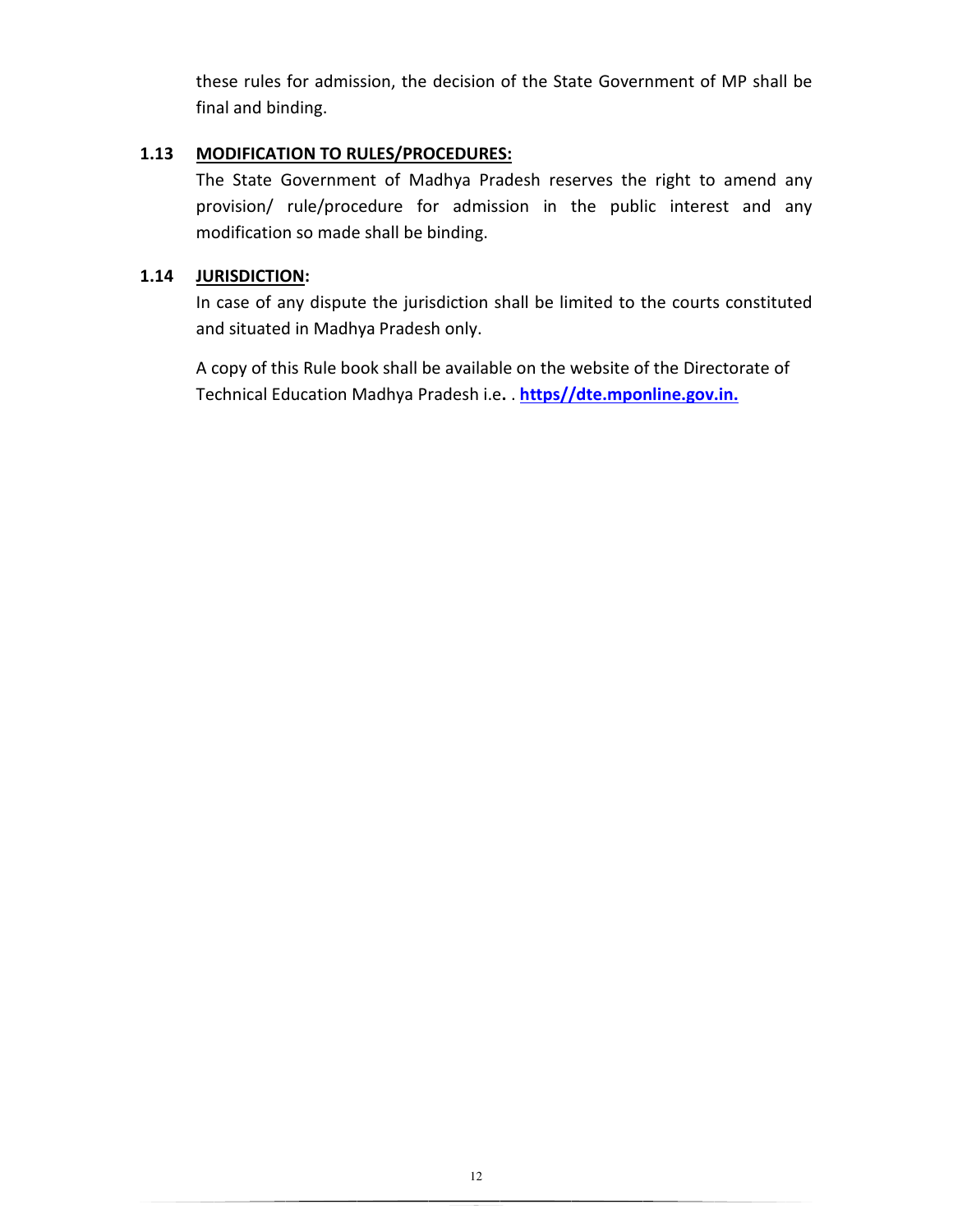#### **RULES FOR ADMISSION FOR PRIVATE INSTITUTIONS w.e.f. From Session 2021-22**

RULES FOR ADMISSION TO MASTER OF COMPUTER APPLICATIONS (MCA) COURSE IN A.I.C.T.E. APPROVED PRIVATE INSTITUTIONS IN MP AS PER THE PROVISIONS MADE IN MADHYA PRADESH NIJI VYAVASAYIK SHIKSHAN SANSTHA (PRAVESH KA VINIYAMAN AVAM SHULK KA NIRDHARAN) ADHINIYAM, 2007 NO. 21. AND THE RULES PUBLISHED IN MADHYA PRADESH GAZETTE DATED 15 APRIL 2008(As ammended).

#### **2.1. Short title and commencement:**

- (1) These rules may be called Admission Rules, 2008.
- (2) These rules shall come into force from the date of its publication in the Madhya Pradesh Gazette.

#### **2.2. Definitions: In these rules, unless the context otherwise requires:–**

- **(a)** "Act" means the Madhya Pradesh Niji Vyavsayik Shikshan Sanstha (Pravesh Ka Viniyaman Avam Shulk Ka Nirdharan) Adhiniyam, 2007 (No. 21 of 2007);
- **(b)** "Appropriate Authority" means Authority as defined in clause (a) of section 3 of the Act;
- **(c)** "Admissions and Fee Regulatory Committee" means the Committee constituted by the State Government under the Act for the supervision and guidance of admission process and for the fixation of fee to be charged from candidates seeking admission in a professional educational institution;
- **(d)** "AICTE" means All India Council of Technical Education, statutory body established by All India Council of Technical Education Act, 1987 (52 of 1987);
- **(e)** "Course" means any course, the nomenclature of which is approved by the appropriate authority and for which a separate degree/diploma is awarded by any recognized University or Board or Institution (like B.E. Electrical, B.E. Mechanical, MCA, MBA, D Pharma, MBBS, BDS, etc.).
- **(f)** "Competent Authority" means any authority as authorized by the State Government in this behalf (i.e. commissiner Technical Education, M.P. in this case);
- **(g)** "Fee" means all fees including tuition fee and development charges;
- **(h)** "NRI" means Non-resident Indian shall have the same meaning as assigned to it in clause (e) of Section 115 C of the of Income Tax Act, 1961 (43 of 1961);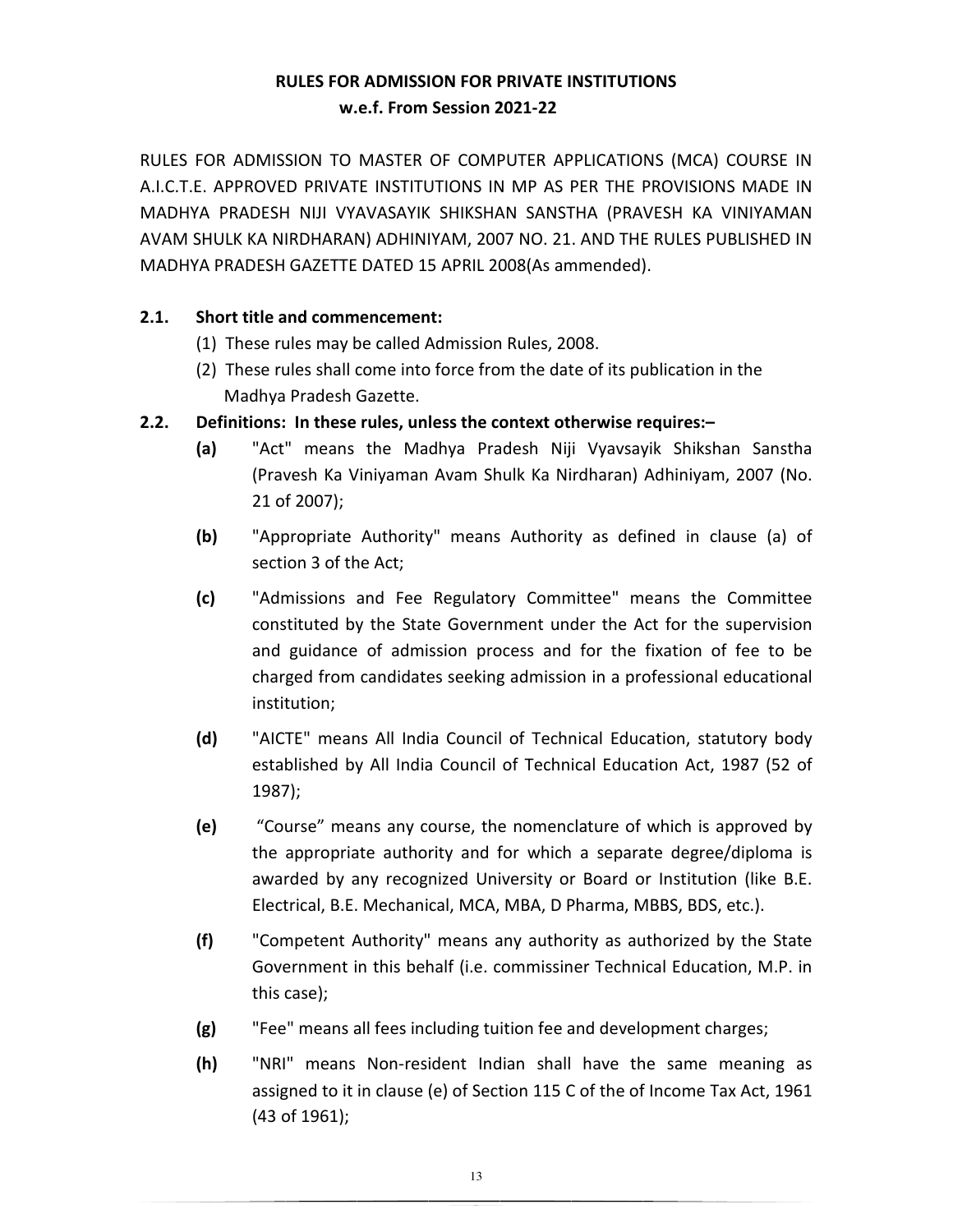- **(i)** "Principal" means Head of institution;
- **(j)** "Private Unaided Professional educational Institution" means professional educational institutions which is not receiving recurring financial aid or grant-in-aid from any State or Central Government and which is not established or maintained by the Central Government, the State Government or any Public body;
- **(k)** "Professional Educational Institution" means a college or a school or an institute by whatever name called, imparting professional education, affiliated to state university including a private university established or incorporated by an Act of the State Legislature or Constituent unit of a deemed to be university under section 3 of University Grant Commission Act, 1956 (3 of 1956), and approved or recognized by the competent statutory body regulating professional education;
- **(l)** "Qualifying Examination" means the examination of the minimum qualification, passing of which entitles one to seek admission into the relevant Professional Courses as prescribed in these rules;
- **(m)** The words and expressions used but not defined in these rules shall have the same meaning as assigned to them in the Act.
- **(n)** "TFW Seats" means Tuition fee waiver seats, seats which are available maximum up to 5% of approved admission capacity in all institutions approved by AICTE. These seats shall be supernumerary in nature. These seats will be available for Madhya Pradesh domicile candidate whose family annual income from all sources should not be more than ₹ 8.00 Lac (Rupees Eight Lac Only).
- **(o)** "**Reservation for Economical weaker section (EWS) candidates of Madhya Pradesh"** means As per the Government of Madhya Pradesh GAD Letter No. एफ-07-11/2019/आ.प्र./एक भोपाल, Dated 02 july 2019, Ten Percent (10 %) Seats of approved intake will be available for admission in Masters of Computer Application (MCA) courses for Economically weaker section (EWS) candidates of Madhya Pradesh

#### **Other Abbreviations Used In This Rule Book Are:-**

- (i) "CTE" means Commissiner Technical Education, Madhya Pradesh, Bhopal;
- (ii) "RGPV" means Rajiv Gandhi Prodyogiki Vishvavidhyalaya, Madhya Pradesh, Bhopal;

 (iii) "General Pool" means after provision of 5% seats to NRI candidates remaining 95% seats shall be called General Pool Seats [in which reservation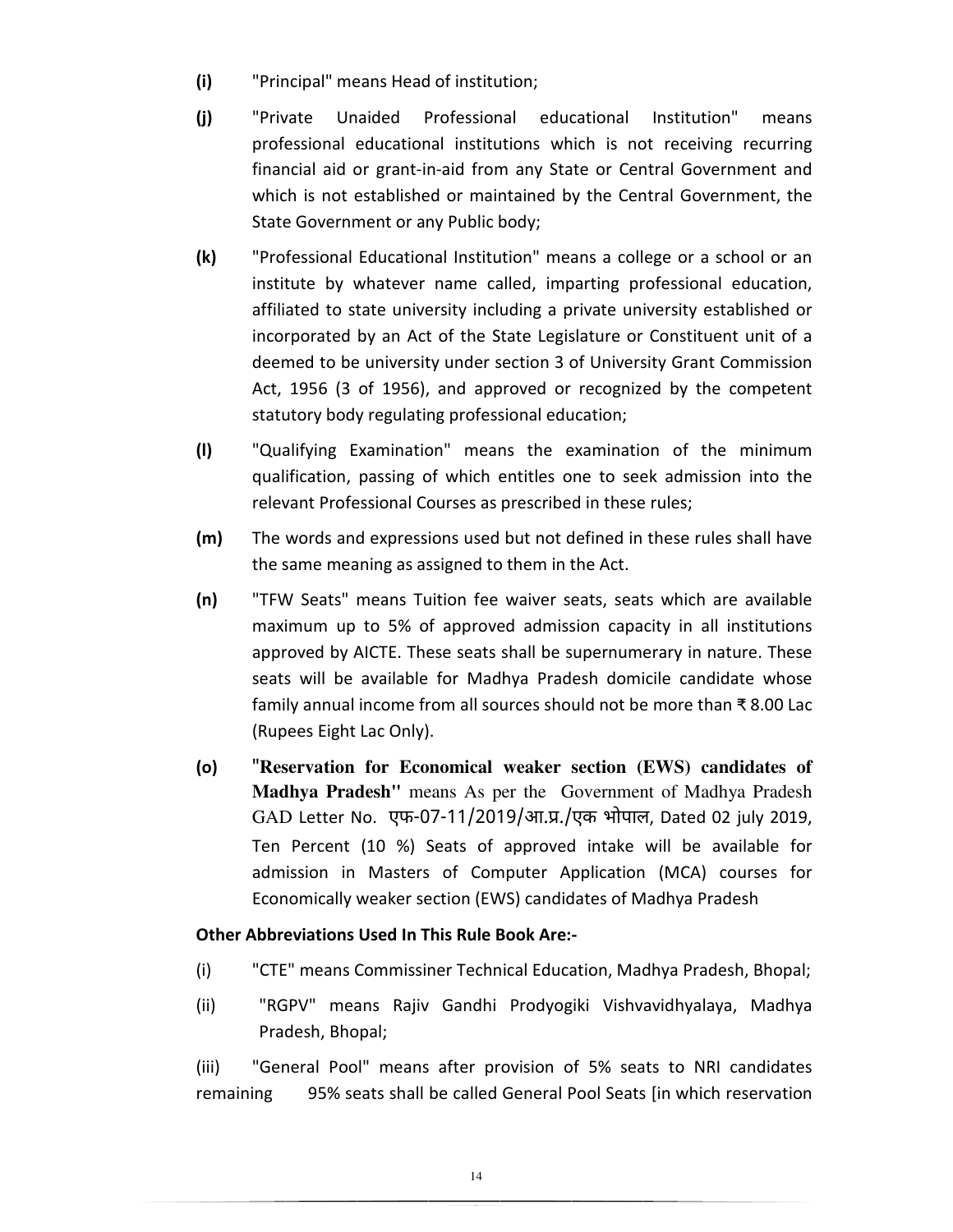for SC, ST & OBC (Excluding Creamy layer) will be available for M.P. Domicile candidates as per govt. notification]

#### **2.3. Applicability:**

 These rules shall be applicable to private unaided professional institutions which are conducting MCA courses as approved by the AICTE.

#### **2.4. Admission rules -**

In all professional institutions the procedure for admission shall be as under-

#### **2.4.1 Availability of seats:–**

Numbers of seats available in various MCA institutions in Madhya Pradesh are as follows:

| <b>Type of Institutions</b>           |                                      |      |     | Percentage of Intake capacity           |                                                        |
|---------------------------------------|--------------------------------------|------|-----|-----------------------------------------|--------------------------------------------------------|
|                                       |                                      |      |     |                                         | Private Intitutions. Only those 95% General Pool Seats |
|                                       | institutions, which                  | have | got | 5%                                      | <b>NRI Seats</b>                                       |
|                                       | permission for NRI seats from AICTE, |      |     | (NRI seats if not filled then converted |                                                        |
| New Delhi.                            |                                      |      |     | into General Pool Seats)                |                                                        |
|                                       | Private Intitutions Only those       |      |     | 100% General Pool Seats                 |                                                        |
| institutions, which have not received |                                      |      |     |                                         |                                                        |
| permission for NRI seats from AICTE,  |                                      |      |     |                                         |                                                        |
|                                       | New Delhi.                           |      |     |                                         |                                                        |

Note:

- (1) Approved intake capacity available in various professional educational institutions shall be available on the website (. **https//dte.mponline.gov.in**) of the Competent Authority conducting counselling.
- (2) If permission is granted to any new institution or the number of seats in any existing institution are varied or permission to start second shift in existing institution is granted by the appropriate authority on or before 30th June of that year, the same may be incorporated in counselling of that year, provided that the institution gets the affiliation from the respective University and have a permission from the State Government, however in case of any change in the number of sanctioned seats of the existing institutes, the condition to get re-affiliation from the respective university, shall not apply.

**(2.1)** If extention of approval by AICTE and affiliation by concerned university does not provided to the existing institution/course then such institution will not be included in the counselling.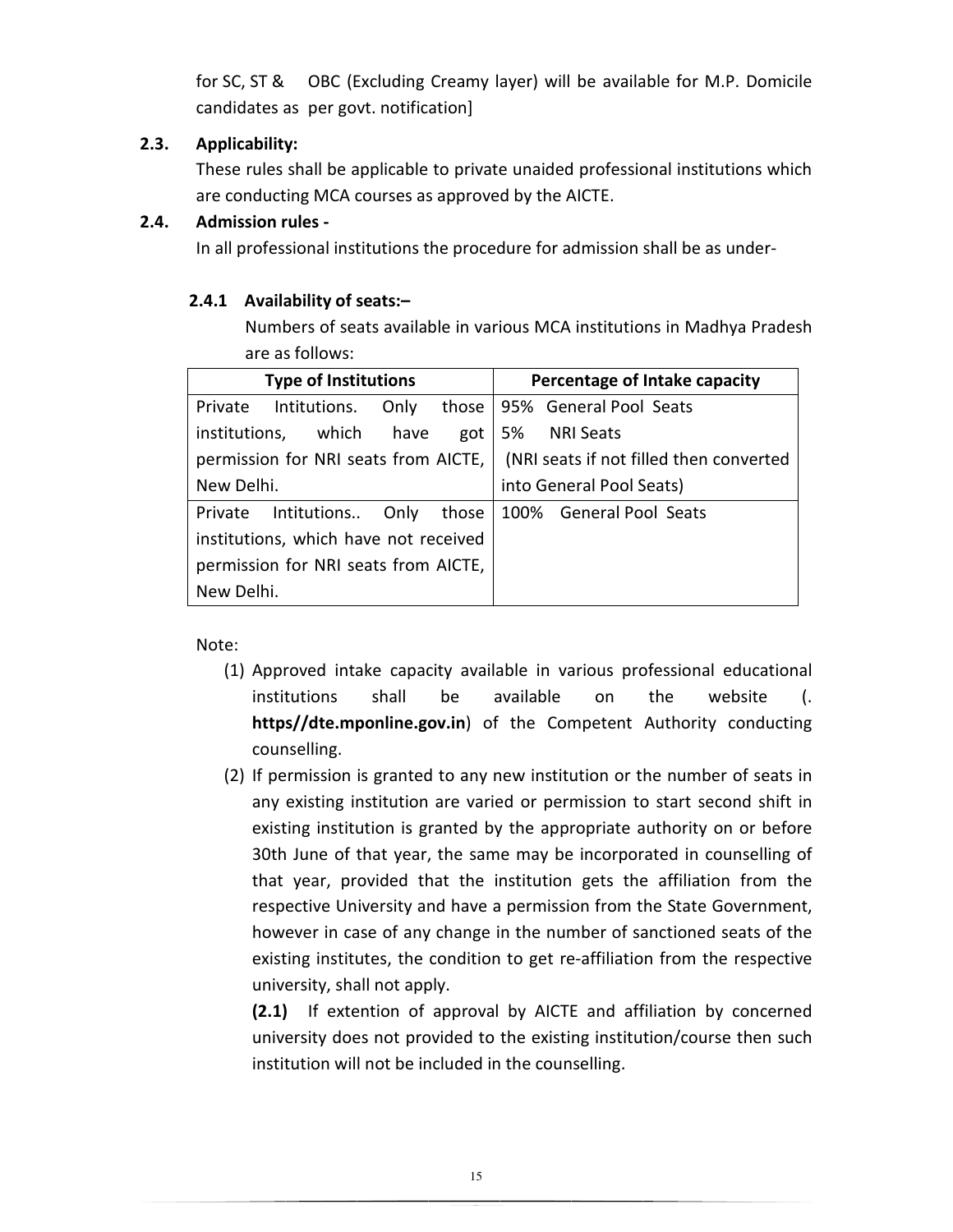#### **2.4.2 Allocation/ Reservation of seats:–**

 In every institution 16%, 20% and 14% seats of General pool (85% of total intake) shall be reserved for the candidates belonging to SC, ST and OBC categories (excluding creamy layer) respectively as notified by the state government in this regard.

#### **NOTE:**

- (a) A candidate can claim reservation under only one of the various reserved categories.
- (b) A candidate, claiming reservation under a reserved category shall have to produce relevant certificate/certificates in proforma prescribed by the Government of MP at the time of counselling.

### **2.4.2.1 Scheduled Caste (SC) and Scheduled Tribe (ST) Category of Madhya Pradesh:**

A candidate claiming to be either of SC or ST category of MP shall have to produce a certificate from the competent authority in Proforma-1(Annexure-1) as given in this rule book. (Vide MP Government GAD order No. F.7-2/96 आ.प्र. / 1, भोपाल, दिनांक 01-08-1996 and as per latest order issued by the Govt. of M.P.

#### **2.4.2.2 OBC category of Madhya Pradesh:**

A candidate claiming reservation under OBC (excluding creamy layer) category shall have to produce a certificate at the time of verification of documents issued by the competent authority in **Proforma-2 (Annexure-2)** as given in the rule book. (Vide MP Government GAD order No. F/7-2/96 आ.प्र.  $/1$ , भोपाल, दिनांक 12.03.1997 and order no. ,F-7-2/96 आ.प्र. / 1, भोपाल, दिनांक 06.07.2000 and as per latest order issued by the Govt. of M.P. regarding creamy layer. The candidate should also bring an income certificate at the time of verification of documents regarding his/her family's income from the Competent Authority or Income certificate as prescribed by GAD, Government of M.P. by their circular no. सी—3—7—2013—3—एक, दिनांक  $25/09/2014$ . **Proforma-10 (Annexure-3)**. and stating that his/her parents do not come under creamy layer if OBC certificate is issued before **30th April, 2018**.

#### **2.4.3 J&K Migrant's Seats:**

One seat, on over and above basis, in each of the Institution is reserved for J&K migrants. The admission shall be given on the basis of merit. The candidate shall have to produce a certificate as given in Proforma-7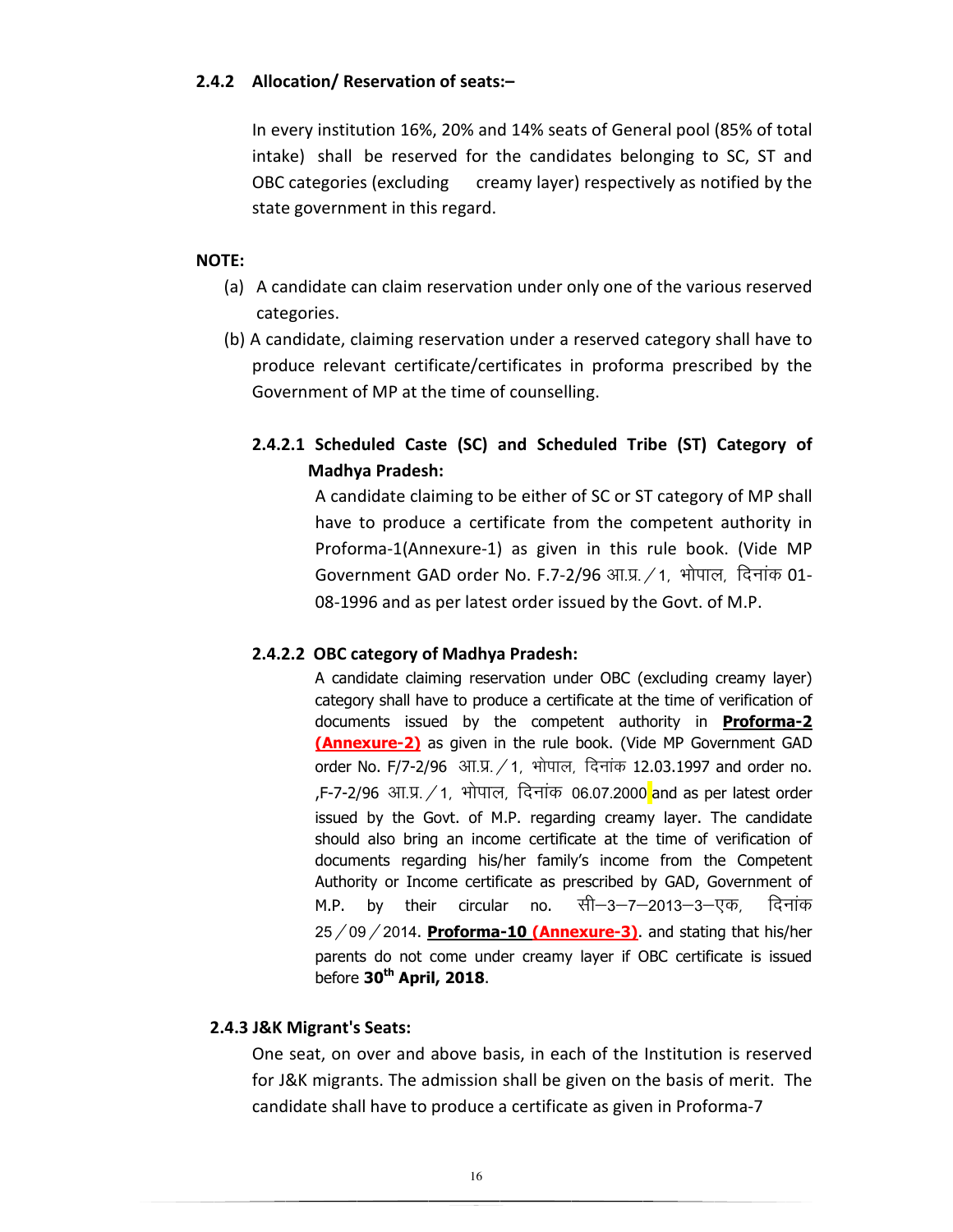(Annexure-4) duly signed by competent authority at the time of verification of documents.

Sons/daughters of the employees of MP Government who have served in the State of Jammu & Kashmir for curbing insurgency are also covered under the J&K migrant. Such candidates should have passed their qualifying examination from the State of J&K. Candidates shall have to produce a certificate in Proforma-8 (Annexure-5) of this rule book at the time of verification of documents.

#### **2.4.4 J&K Resident's Seats:-**

One seat each in all institutions has been reserved for residents of Jammu & Kashmir. The candidates seeking admission against these reserved seats shall be required to submit appropriate certificate issued by the competent Authority at the time of verification of documents. These seats shall be considered under All India Seats.

#### **2.4.5 NRI Seats:**

Institutions those get permission from AICTE, New Delhi for 5% NRI Seats of total intake capacity. Admission against these seats will be carried out as per the regulation published in MP Government Gazette dated 19th May, 2011 for admission against NRI seats "Admission (Reservation to non-resident Indian in AICTE Approved Courses) Regulations, 2011."

#### **2.4.6 Tuition Fee Waiver Scheme Seats (TFW)**

Under this scheme, upto a maximum of 5% of "Approved Intake" in MCA Course shall be available for these admissions. These seats shall be supernumery in nature. These supernumery seats shall be available only to MCA Institution, where a minimum of 50% of "Approved Intake" are filled up in previous session.

These seats will be available for Madhya Pradesh domicile candidate whose family annual income from all sources should not be more than ₹ 8.00 Lac (Rupees Eight Lac Only).

The Tuition Fee Waiver scheme is limited to the tuition fee as approved by the State Govt. for the Govt./ Govt. Aided/ Autonomous Institutions and in case of private institutions tuition fee approved by the Admission & Fee Regulatory Committee, Madhya Pradesh. All other fees shall have to be paid by the Candidate.

In case of unavailability of the candidates for these seats; these seats will not be convert for others.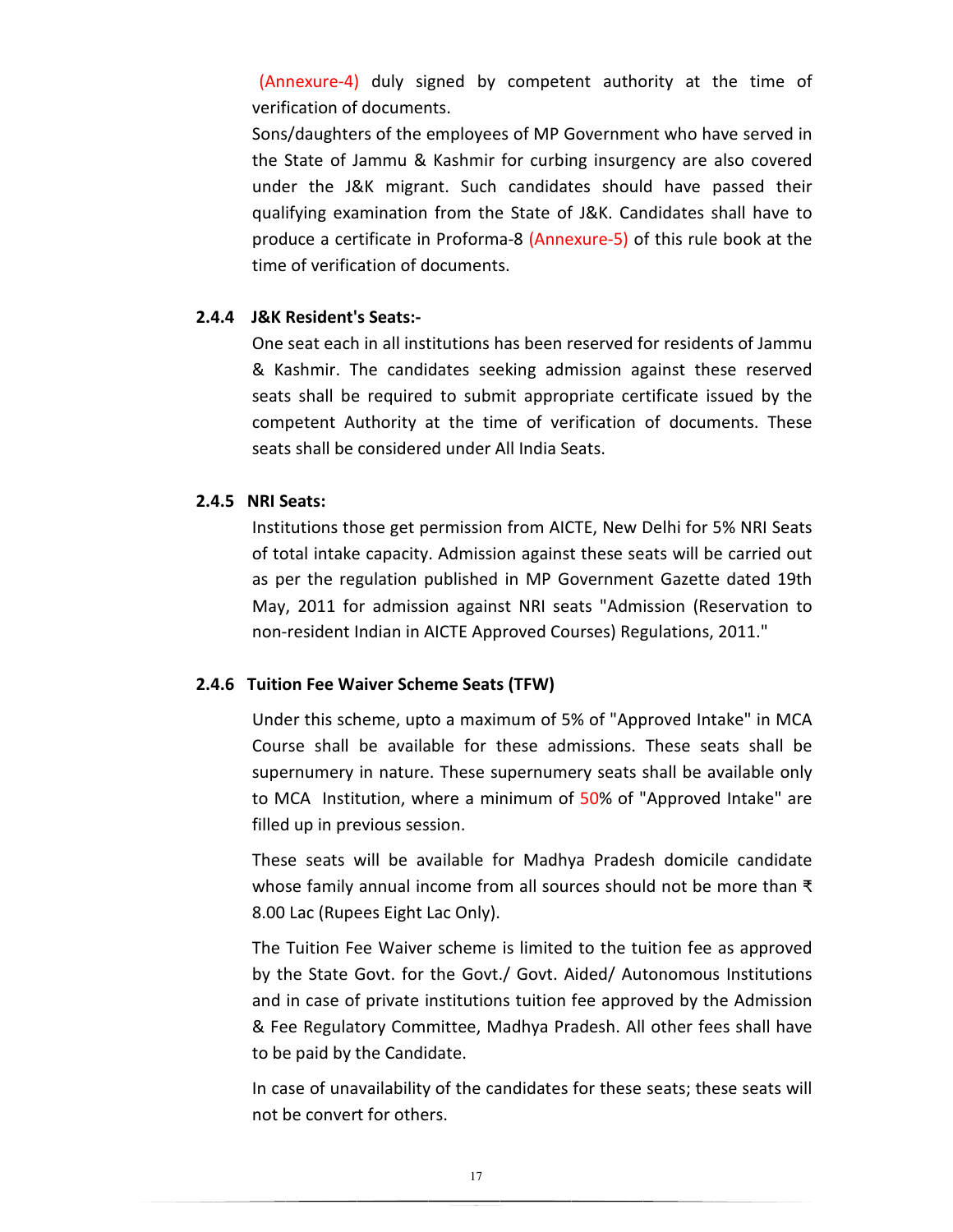Admission for these seats will be done by centralize Counseling only and admission procedure for these seats will be same as notified by the competent authority for regular admission. The candidates of Madhya Pradesh will be eligible for admission on these seats.

**2.4.7 Reservation for Economical weaker section (EWS) candidates of Madhya Pradesh:-** As per the Government of Madhya Pradesh GAD Letter No. एफ-07-11/2019/आ.प्र./एक भोपाल. Dated 02 july 2019, Ten Percent (10 %) Seats of approved intake will be available for admission in MCA Courses for Economically weaker section (EWS) candidates of Madhya Pradesh. These seats will be available for Madhya Pradesh domicile candidate whose family annual income from all sources should not be more than  $\bar{\tau}$  8.00 Lac (Rupees Eight Lac Only).

A candidate claiming for Economical weaker section (EWS) Seat shall have to produce a certificate from the competent authority in **Proforma-11 (Annexure-8)** as given in this rule book, As per the Government of Madhya Pradesh GAD Letter No. एफ-07-11/ 2019/आ.प्र./एक भोपाल, Dated 02 july 2019 and latest order issued by the Govt. of M.P. regarding Economical weaker section (EWS).

#### **2.5 Eligibility for admission:**

**1) The Candidates should be an Indian National.** 

#### **2) Educational Qualifications:**

A candidate seeking admission to MCA Course should be passed- BCA / Bachelor Degree in Computer Science Engineering or equivalent Degree

OR

 Passed B.Sc./ B.Com/ B.A. with Mathematics at (10+2) level or at Graduation level.

Obtained at least 50% marks and 45% marks in case of SC, ST, OBC (excluding Creamy Layer) category of Madhya Pradesh in aggregate form any UGC/ AICTE approved Indian University or from a foreign University recognized by Association of Indian Universities (AIU) or Institute recognized by the concerned University as equivalent thereto. Bachelor's degree of minimum 3 Yrs duration.

#### **3) Domicile Requirements:**

No candidate belonging to SC, ST & OBC (Excluding Creamy Layer) category shall be selected for admission against the seats reserved for them unless

**(1)** जो भारत का नागरिक हो।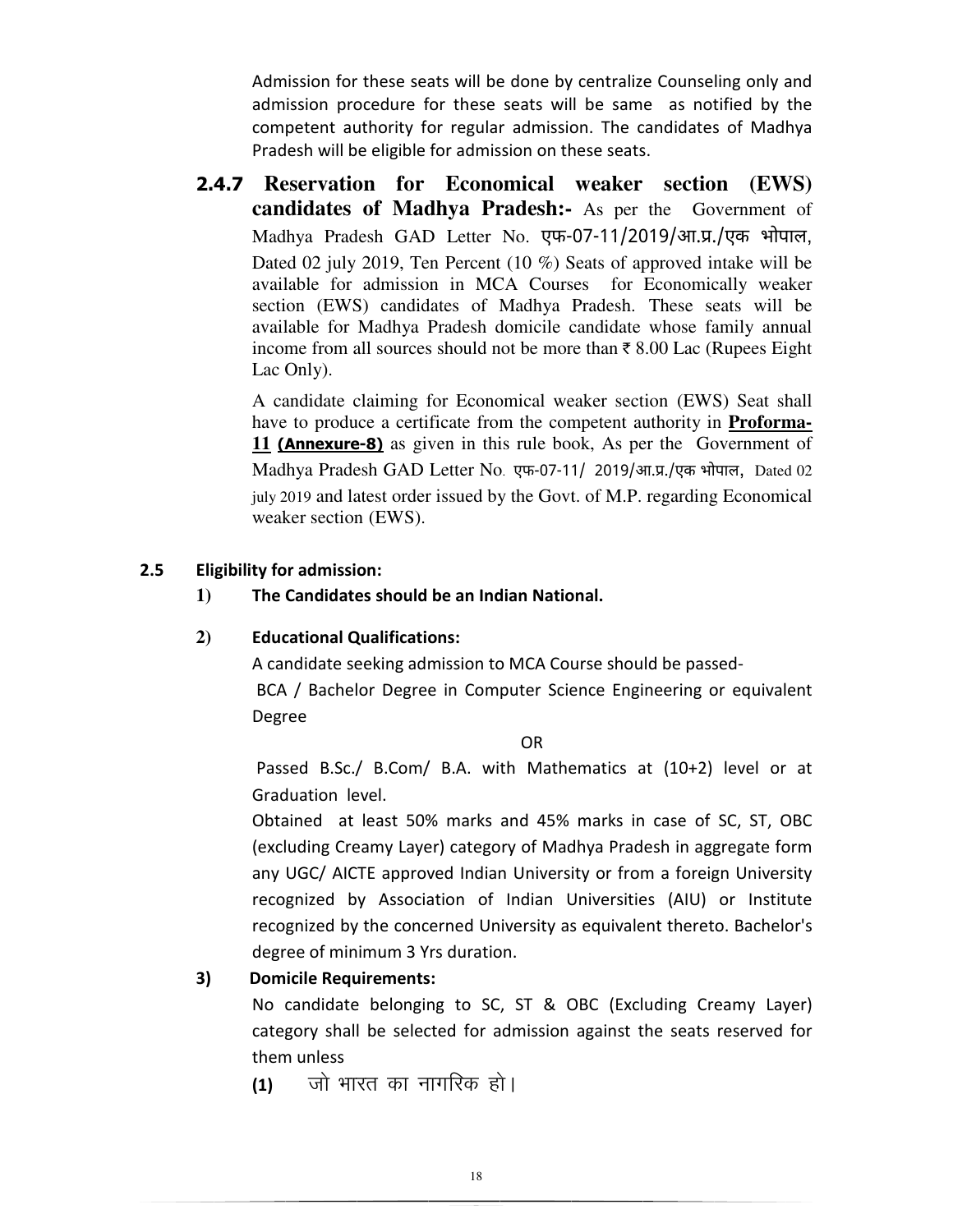**(2)** मध्यप्रदेश शासन, सामान्य प्रशासन विभाग, मंत्रालय भोपाल के पत्र क्रमांक सी–3–7–2013–3–एक दिनांक 29 जून, 2013 के अनुसार शैक्षणिक संस्थाओं में दाखिले के लिये सक्षम प्राधिकारी (नायब तहसीलदार / तहसीलदार) द्वारा जारी स्थानीय निवासी प्रमाण–पत्र **प्रारूप-6 (Annexure-6) या** मध्यप्रदेश शासन, सामान्य प्रशासन विभाग, मंत्रालय भोपाल के परिपत्र क्रमांक सी–3–7–2013–3–एक दिनांक 25/09/2014 अनुसार स्थानीय निवासी हेतु स्व प्रमाणित घोषणा—पत्र (अस्टाम्पित कागज पर) **प्रारूप–6** (अ) (Annexure-7) अनुसार प्रस्तुत करना आवश्यक है

#### **2.6 Procedure of Admission**

#### **2.6.1 Online Off campus Admission Procedure:**

In case the decision to conduct online off campus counseling for a particular course is taken by the State Government, then the competent authority declared by the State Government for this purpose, shall finalize the detailed programme and shall make it available on its website declaring its procedure, process of admission and different cut off dates. Procedure of Online off Campus Counselling will be followed as per the regulation published in MP Government Gazette dated 15th April, 2008 (As ammended) for Online off Campus Counselling.

#### **2.6.2 Admission against Non Resident Indian Seats:**

**2.6.2.1** Institutions those get permission from AICTE, New Delhi for 5% NRI Seats of total intake capacity. Admission against these seats will be carried out as per the regulation published in MP Government Gazette dated 15th May, 2011 for admission against NRI seats "Admission (Reservation to non-resident Indian in AICTE Approved Courses) Regulations, 2011."

#### **2.6.2.2 Conversion of vacant non - resident Indian seats:**

Vacant non-resident Indian seats i.e. unfilled non-resident Indian seats shall be merged into General Pool seats by competent authority and these seats shall be filled by competent authority as per the procedure for filling General Pool seats.

#### **2.7 General Information of admission:**

**2.7.1** Admission in MCA against M.P. domiciled candidate seats, All India Seats, J&K Resident/Migrant Seats shall be done through Counselling on the basis of separate common merit list prepared on the basis of qualifying examination.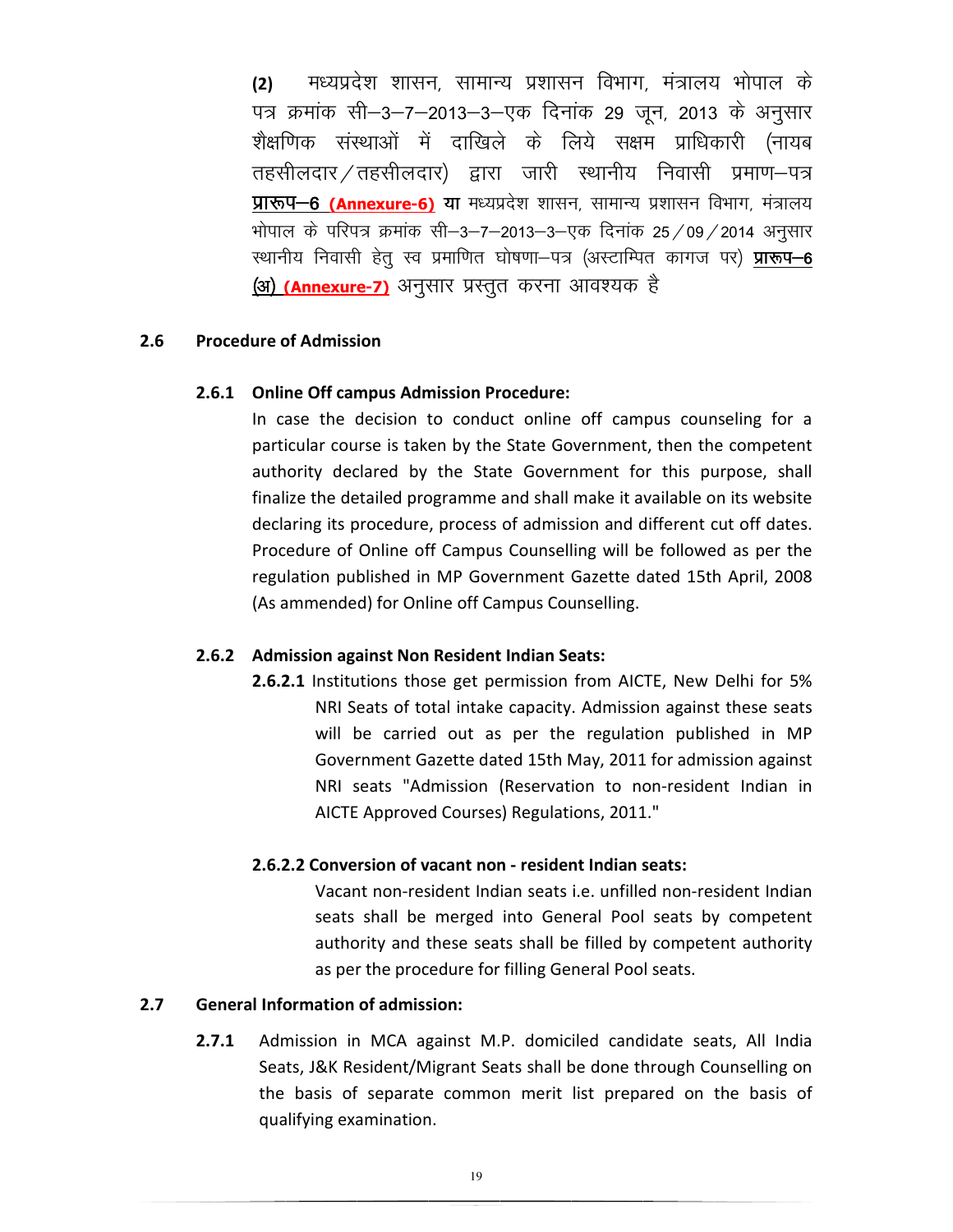Note:-

- 1. Candidates securing equal marks, Preference will be given to the older age candidate. If secure marks and age are same then the merit will be decided on the basis of English alphabates order of candidates name.
- 2. All such candidate who has passed qualifying examination with grace marks are also eligible for admission, but grace marks will not be included for minimum percentage condition mentioned above.
- 3. All such candidate whose qualifying examination marksheet are based on grading system has to produce conversion of grade to marks as per the conversion formula mentioned in their marksheet.
- **2.7.2** The programme of Counselling shall be published in various news papers and shall also be available on website of competent authority/Director Technical Education, M.P. Bhopal i.e. **https//dte.mponline.gov.in.** No separate call letters shall be sent to the candidates.
- **2.7.3** Original Documents: During the Counselling process the original documents presented by the candidates shall be verified with originals and original documents will be returned back to the candidates. However candidates need not to submit such original documents in the admitted institutions.
- **2.7.4** Transfer of institution in first year of the course shall not be permitted.
- **2.7.5** Admissions in First year shall be completed on or before the last date declared by the Competant Authority.

#### **2.8 The sequence of admission shall be as under:**

- **2.8.1** Admission on NRI seats shall be done by the Competent Authority through Centralised Counselling for those institutions that have got permission from Appropriate Authority to fill 5% of the sanctioned intake by NRI candidates only. These seats shall be filled as per the procedure and schedule notified by competent authority and any remaining vacant seats shall be filled by centralised counselling after merging them into general pool seats.
- **2.8.2** In the counselling of general pool, first candidates of reserved categories shall be called in the following order, so that vacant reserved seats can be mutually converted :-

Scheduled Tribes, Scheduled Castes, Scheduled Tribes, Other Backward Classes, Scheduled Tribes/Scheduled Castes.

After conducting counselling of reserved category candidates, as per above order, vacant seats, if any, shall be merged into the unreserved seats and then counselling for unreserved seats shall be conducted.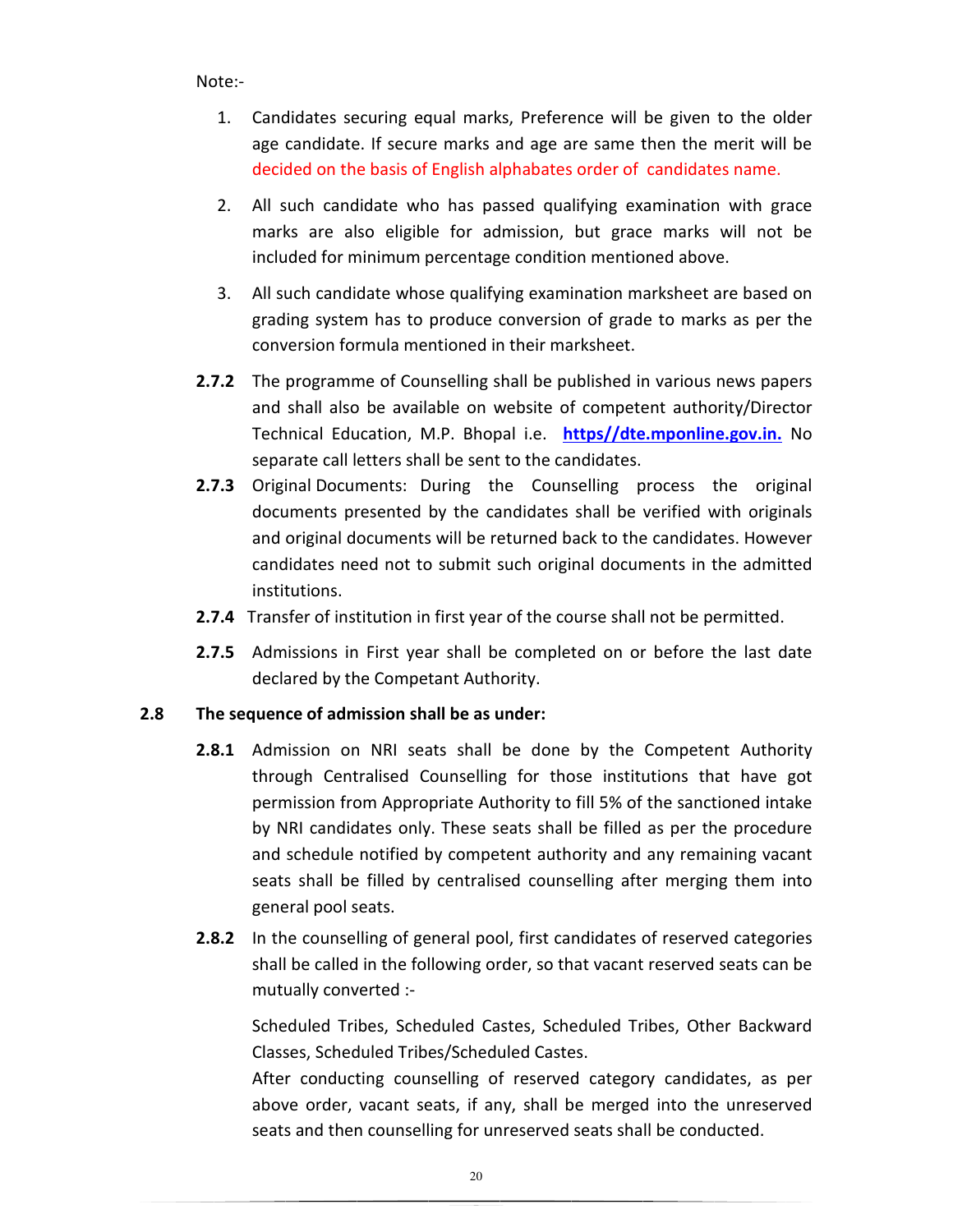- **2.8.3** Candidates of reserved category who find place in the merit list of unreserved category will also be considered in the allotment of seats under unreserved category. They will be given seat of their preference from reserved or unreserved category in which they are getting better choice. Such candidates of reserved category who are allotted seats from unreserved category shall be counted in the unreserved category.
- **2.8.4** If the seats remain vacant after the first round of counselling held on the basis of merit then the decision regarding holding of second round of counselling shall be taken by the competent authority keeping in view the number of vacant seats for a particular course and approximate number of candidates willing for admission.
- **2.8.5** If, after aforesaid round of counselling seats still remains vacant, they shall be filled as per Admission Rules-2008 (As ammended) in accordance with the procedure notified by the competent authority.

#### **2.9 Cancellation of Admission:**

(1) If at any stage it is found that a candidate has got admission in any institution on the basis of false or incorrect information or by hiding relevant facts or if at any time after admission it is found that the admission was given to the candidate due to some mistake or oversight, the admission granted to such a candidate shall be liable to be cancelled forthwith without any notice at any time during the course of his/her studies by the Principal of the institution or by Competent Authority.

(2) Honorable Supreme Court of India, New Delhi, has declared 14th August as the last date of admission. If a candidate gets his/her admission cancelled till 07 August then the tution fee deposited by the candidate in the institute will returned to the candidate after deducting 10% of it, However, If a candidate gets his/her admission cancelled after 07 August then the tution fee deposited by the candidate in the institute will not be refundable.

(3) Vacancy arising (in particular class/category/compartment) due to cancellation of admission or due to non reporting of candidates by the stipulated date (as declared by the Competent Authority) in a particular Institution, shall be considered in the counselling in the following manner:-

During the counselling, if seats are available, in that particular course, vacancy/vacancies arising due to above reasons shall be added directly to existing vacancy/vacancies and shall be available for allotment.

 (4) After the last date of admission, cancellation of admission shall only be done by the institution.

#### **2.10 Tuition and other Fees:**

 Tuition and other fees shall be as prescribed by the admission and fees regulatory committee.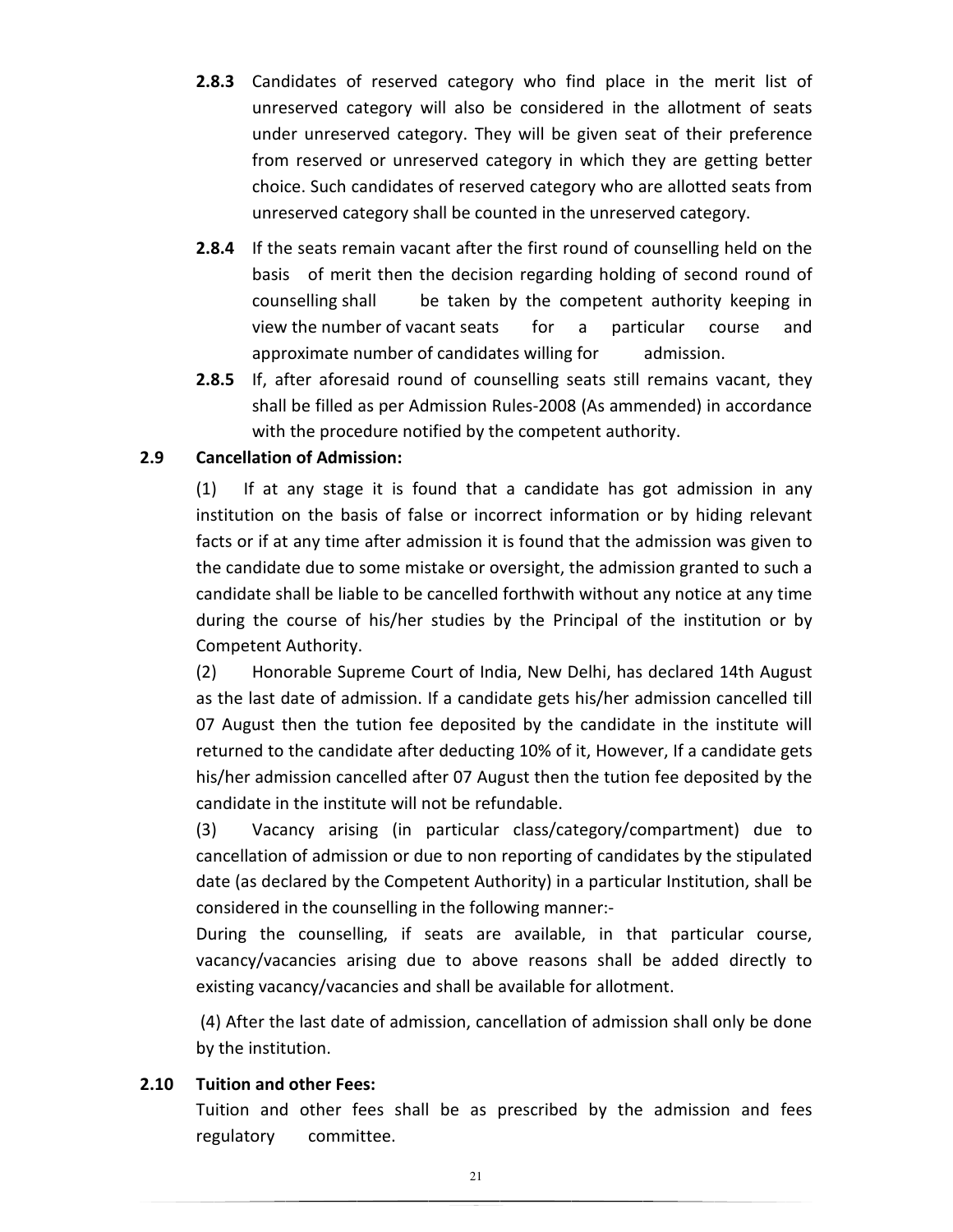#### **2.11 Modification to rules/procedures:**

The State Government of Madhya Pradesh reserved the rights to amend any provision/ rules/procedure for admission after due consultation from admission and fee regulatory committee to ensure fair and transparent admission procedure and any modification so made shall be binding.

**2.12** A candidate aggrieved with any contravention on the part of the Agency or any contravention of the provisions of the Act could make an application to the Committee pinpointing the cause of action and alleged lapse in following the procedure or provisions of the Act.

#### **2.13 Interpretation:**

Norms, requirements and other conditions for admission to technical/ professional courses are as per the guidelines issued by AICTE. The State Government of Madhya Pradesh shall be the final authority for deciding any matter in respect of policy regarding selection of candidates for admission. If any question arises relating to the interpretation of these rules for admission, the decision of the State Government of MP shall be final and binding.

#### **2.14 Jurisdiction:**

In case of any dispute the jurisdiction shall be limited to the courts constituted and situated in State of Madhya Pradesh only.

A copy of this Rule book shall be available on the website of the Directorate of Technical Education Madhya Pradesh i.e. **https//dte.mponline.gov.in.**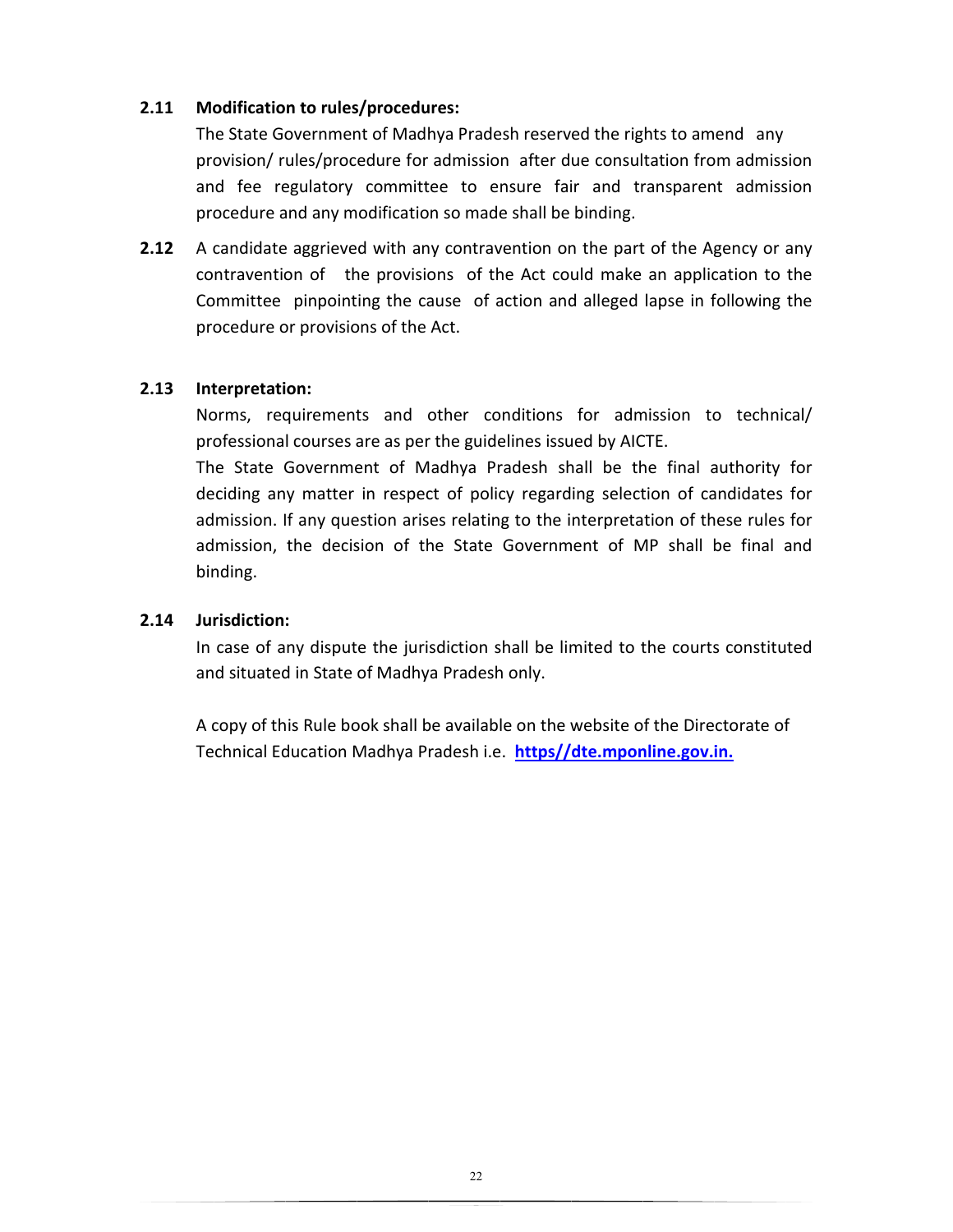### अनुसूचित जाति $\hspace{0.1 cm}/$ जनजाति प्रमाण—पत्र कार्यालय, अनुविभागीय अधिकारी (प्रमाणीकरण)

| ◡                            |   |
|------------------------------|---|
| <br>$\overline{\phantom{a}}$ | . |
| □ヘ                           |   |

## स्थायी जाति प्रमाण पत्र

| जनजाति का / की सदस्य है और इस जाति / जनजाति को संविधान के अनुच्छेद 341 के अधीन                |  |                           |
|-----------------------------------------------------------------------------------------------|--|---------------------------|
| मध्यप्रदेश राज्य के संबंध में अनुसूचित जाति / अनुसूचित जनजाति के रूप में विनिर्दिष्ट किया गया |  |                           |
|                                                                                               |  |                           |
|                                                                                               |  |                           |
|                                                                                               |  |                           |
|                                                                                               |  |                           |
|                                                                                               |  |                           |
|                                                                                               |  |                           |
| दिनांक                                                                                        |  | हस्ताक्षर                 |
| (सील)                                                                                         |  | प्रमाणीकरण अधिकारी का नाम |
|                                                                                               |  | पदनाम                     |

- टिप्पणी (1) अनुसूचित जाति का अर्थ है संविधान के अनुच्छेद 341 के अंतर्गत विनिर्दिष्ट मध्यप्रदेश राज्य से संबंधित अनुसूचित जाति तथा अनुसूचित जनजाति का अर्थ है संविधान के अनुच्छेद 342 के अंतर्गत विनिर्दिष्ट मध्यप्रदेश राज्य से संबंधित जानजाति।
	- (2) केवल निम्नलिखित अधिकारियों द्वारा जारी किये गये प्रमाण-पत्र मान्य होंगे। (अ) कलेक्टर / डिप्टी कलेक्टर / एस.डी.ओ.(अनुविभागीय अधिकारी) उपसंभागीय मजिस्ट्रेट / सिटी मजिस्ट्रेट (ब) तहसीलदार  $\sigma(\vec{k})$  परियोजना प्रशासक $\sigma/3$ धिकारी,वृहद $\sigma/4$ स्थम $\sigma/3$ कीकृत आदिवासी विकास परियोजना।

यह प्रमाण पत्र उपरोक्त में से किसी भी एक अधिकारी द्वारा नियत जांच एवं आत्म संतुष्टि के पश्चात ही जारी किया जावे. न कि उम्मीदवार के अभिभावक द्वारा दिये गये शपथ पत्र के आधार पर और न ही स्थानीय निकायों के सदस्यों द्वारा जारी किये गये प्रमाण पत्र के आधार पर।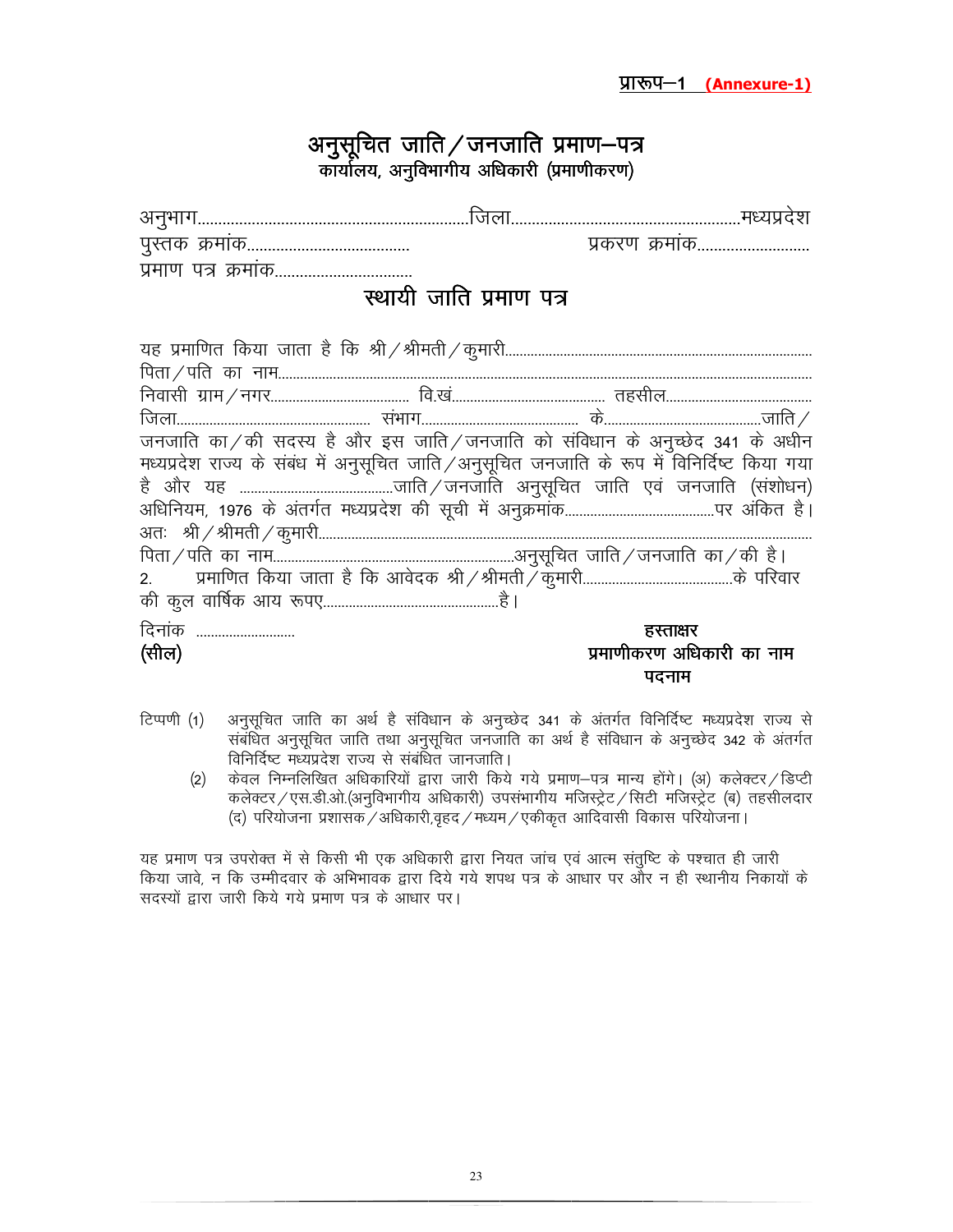# मध्यप्रदेश की अन्य पिछड़े वर्ग (क्रीमीलेयर को छोड़कर) श्रेणी के आरक्षित स्थानों पर प्रवेश के लिये प्रस्तुत किये जाने वालेप्रमाण–पत्र

स्थायी प्रमाण पत्र कार्यालय, अनुविभागीय अधिकारी (प्रमाणीकरण)

|              | ັ |  |
|--------------|---|--|
| प्रमाण<br>⊌⊴ |   |  |

# जाति प्रमाण $-$ पत्र

| प्रदेश शासन,आदिम जाति,अनुसूचित जाति एवं पिछड़ा वर्ग कल्याण विभाग की अधिसूचना क्रमांक             |           |  |
|--------------------------------------------------------------------------------------------------|-----------|--|
| एफ 8-5 पच्चीस 4-84, दिनांक 26 दिसंबर, 1984, पिछड़ा वर्ग कल्याण विभाग की अधिसूचना                 |           |  |
| क्रमांक एफ 23–4–97–चौवन, दिनांक 2 अप्रैल, 1997 तथा इस संदर्भ में समय–समय पर जारी                 |           |  |
| अधिसूचनाओं द्वारा अधिमान्य किया गया है और सूची के क्रमांक पर अंकित है।                           |           |  |
|                                                                                                  |           |  |
|                                                                                                  |           |  |
|                                                                                                  |           |  |
| क्रीमीलेयर (सम्पन्न वर्ग) व्यक्तियों / वर्गो की श्रेणी में नहीं आते हैं, जिसका उल्लेख भारत सरकार |           |  |
| कार्मिक एवं प्रशिक्षण विभाग के परिशिष्ट क्र 380 / 2 / 22 / 93 स्था. (एस.सी.टी.) दिनांक 08.09.93  |           |  |
| द्वारा जारी सूची के कालम-3 में तथा मध्य प्रदेश शाासन, सामान्य प्रशासन विभाग के ज्ञाप क्रमांक     |           |  |
| एफ. 7-26 / 93 / 1- आ.प्र., दिनांक 8 मार्च 1994 के साथ संलग्न परिशिष्ट "ई" की अनुसूची के          |           |  |
| कॉलम (3) में किया गया है।                                                                        |           |  |
|                                                                                                  |           |  |
|                                                                                                  |           |  |
|                                                                                                  |           |  |
| प्रवजन कर चुका है।                                                                               |           |  |
|                                                                                                  |           |  |
| दिनांक                                                                                           | हस्ताक्षर |  |

¼lhy½ izek.khdj.k vf/kdkjh dk uke izek.khdj.k vf/kdkjh dk ukedk uke inuke inuke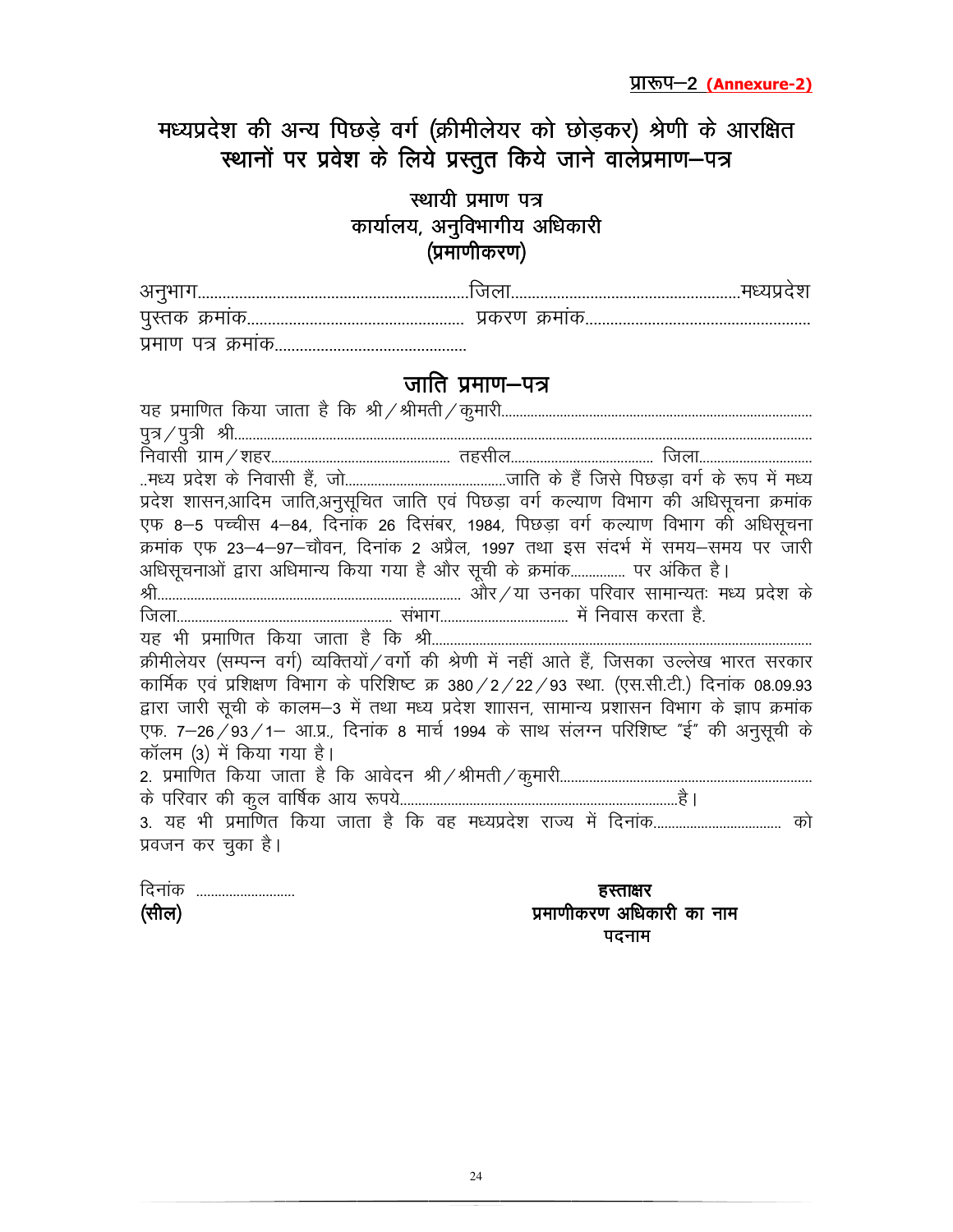(मध्यप्रदेश शासन, सामान्य प्रशासन विभाग, मंत्रालय के परिपत्र क्रमांक सी–3–7–2013–3–एक,  $\frac{1}{6}$ तिनांक 25/09/2014 को जारी निर्देशानूसार आय बाबत स्व प्रमाणित घोषणा–पत्र)

प्रारुप-10 (Annexure-3)

## आय बाबत् स्व प्रमाणित घोषणा-पत्र (सादे कागज पर)

|                | कथन करता / करती हूँ कि:-                                                                                                                                      |           |
|----------------|---------------------------------------------------------------------------------------------------------------------------------------------------------------|-----------|
|                |                                                                                                                                                               |           |
| 2.             |                                                                                                                                                               |           |
| 3 <sub>1</sub> |                                                                                                                                                               |           |
| 4.             | … है।                                                                                                                                                         |           |
| 5.             | मेरे परिवार निम्नानुसार सदस्य है:–                                                                                                                            |           |
|                | (परिवार से आशय पति / पत्नि / अवयस्क पुत्र / पुत्री / आश्रित माता या पिता से है)                                                                               |           |
| 6.             |                                                                                                                                                               |           |
| 7.             | मैंने इस शपथ-पत्र के पूर्व कोई आय प्रमाण-पत्र प्राप्त नहीं किया है/शपथ-पत्र प्रस्तुत<br>नहीं किया है। <b>अथवा</b>                                             |           |
| 8.             | आय अब परिवर्तित हो गई है। अतः परिवर्तित आय राशि  वार्षिक का आय<br>शपथ–पत्र प्रस्तुत किया जा रहा है।<br>(बिन्दु क्रमांक 7 एवं 8 में जो लागू न हो उसे काट दें।) |           |
|                |                                                                                                                                                               | हस्ताक्षर |
|                | सत्यापन                                                                                                                                                       |           |
|                | मैंआत्मज / पति  श्रीयर्ष, निवासी<br>उल्लेखित जानकारी मेरे निजी ज्ञान एवं विश्वास के आधार पर सत्य है। इसमें न कोई                                              |           |

तथ्य छुपाया गया है और न ही असत्य तथ्य अंकित किया गया है। मुझे यह ज्ञान है कि मेरे द्वारा असत्य या भ्रामक जानकारी देने पर मेरे विरुद्ध आपराधिक $\diagup$ दण्डात्मक कार्यवाही की जा सकेगी। साथ ही मुझे प्राप्त समस्त लाभ भी वापिस लिये जायेंगे। सत्यापन आज fnukad ---------------------------o"kZ ----------------- dks LFkku------------------------esa fd;k x;kA

#### हस्ताक्षर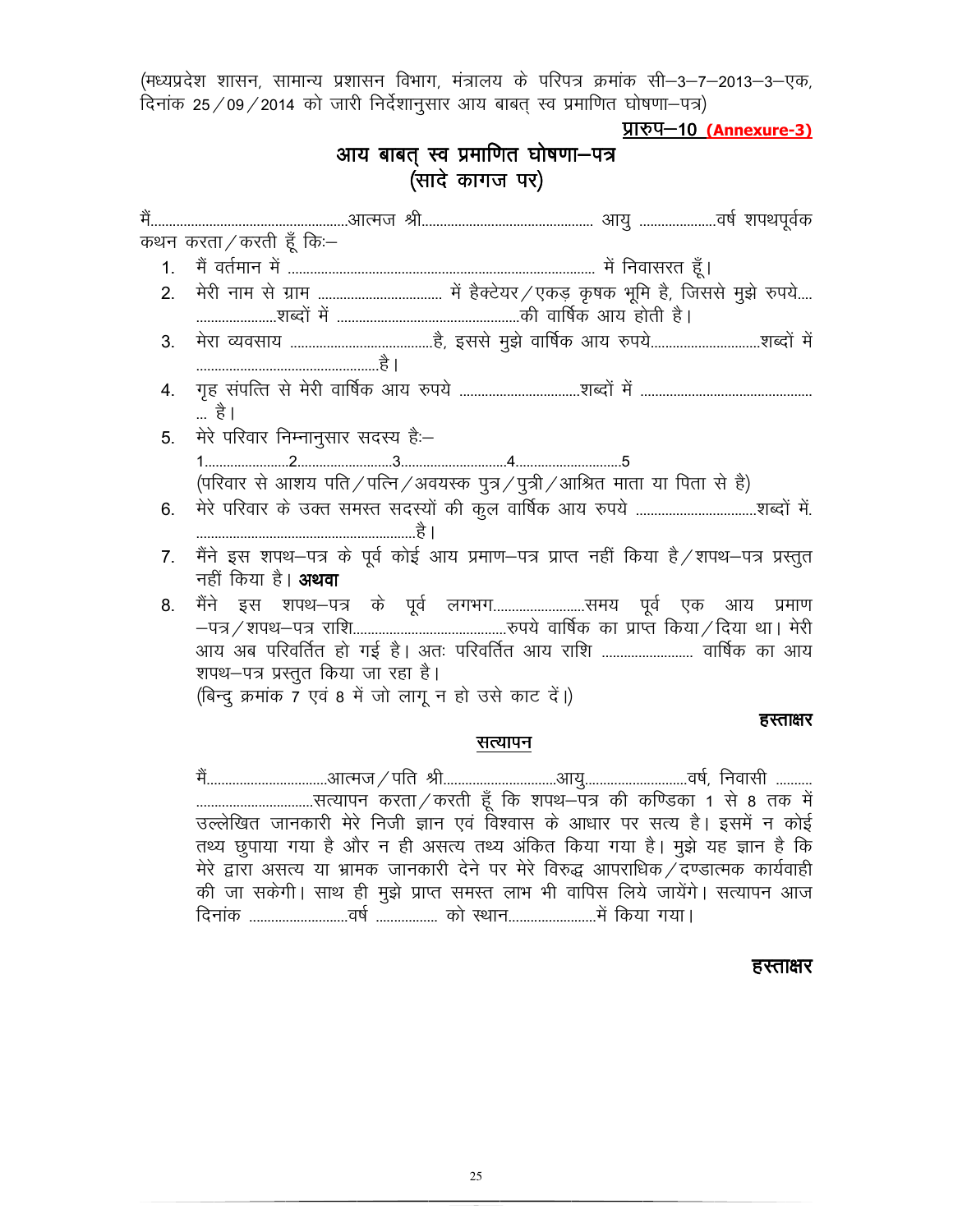# जम्मू एवं कश्मीर राज्य के विस्थापित उम्मीदवार संबंधी प्रमाण-पत्र

Office of the Zonal Officer TO WHOM IT MAY CONCERN

| from this zone. |  |
|-----------------|--|

**Seal of Tehshildar** 

**Zonal Officer / Tehshildar**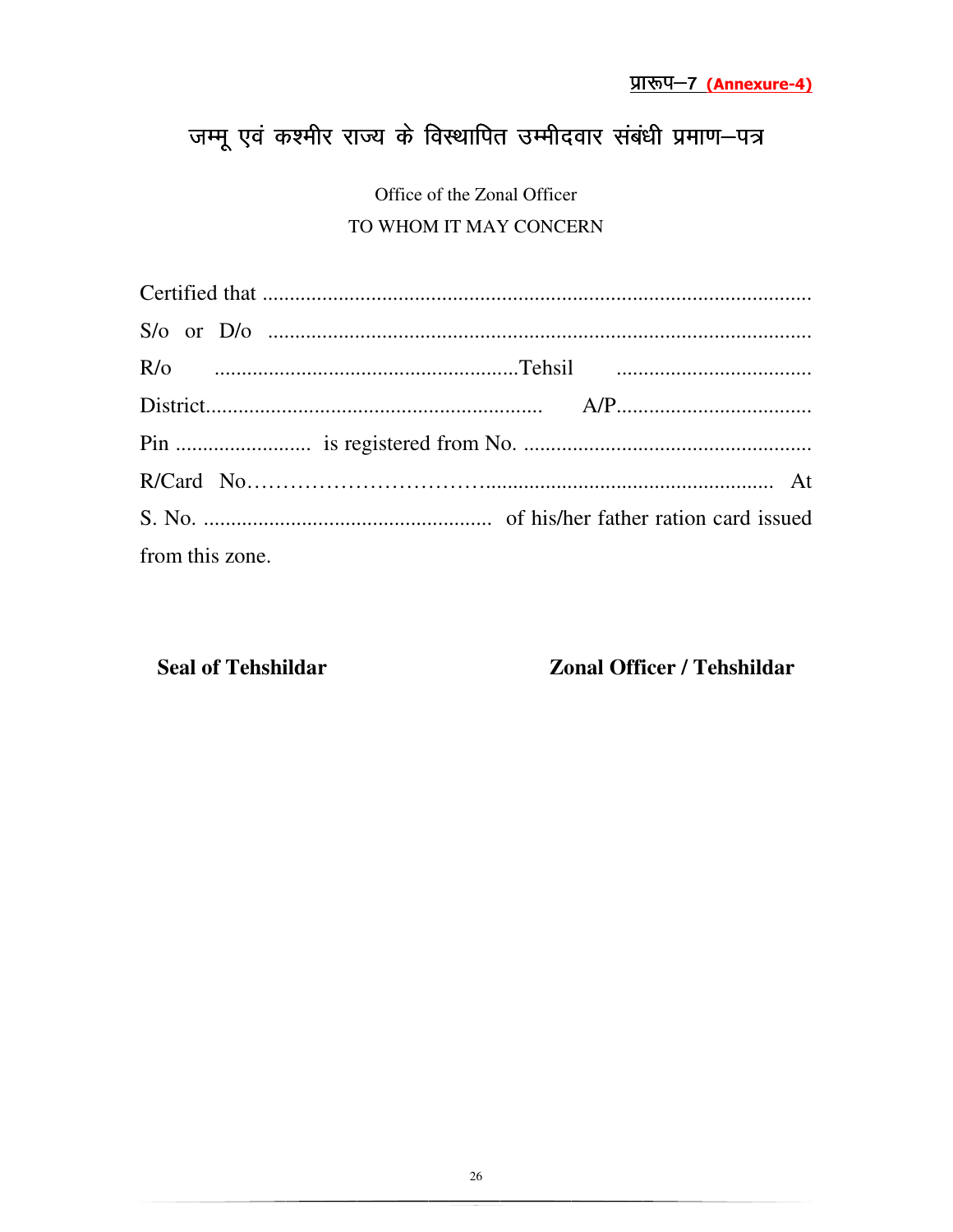**IXI**  $\sqrt{9}$  (**Annexure-5**)

मध्यप्रदेश के अधिकारी / कर्मचारी जिनकी पदस्थापना आतंकवादी गतिविधियों के नियंत्रण हेतु जम्मू एवं कश्मीर राज्य में की गई का प्रमाण-पत्र

lanHk Z Øek ad ------------------------------ fnuk ad ------------------------ izekf.kr fd;k tkrk g S fd Jh@Jherh@dqekjh ----------------------------------------------------------- vkRet@vkRetk@Jh ------------------------------------------------------------ tk s ----------------------------------------------- ---------------------------------------------- }kjk lapkfyr ¼ijh{kk dk uke½ ---------------------------------------------------- -------- o"k Z----------------------------- d s vk/kkj ij ¼ikB~;Øe dk uke½ -------------------------------------------- .........में जम्मू एवं कश्मीर राज्य के विस्थापित उम्मीदवारों की सीटों के विरूद्ध प्रवेश का त्तम्मीदवार है । Jh---------------------------------------------------------------------------------------------------- ¼mEehnokj dk uke½ d s

firk@ekrk Jh@Jherh----------------------------------------------------------------------------------- e/;izn s'k l sok के अधिकारी / कर्मचारी है जिनकी पदस्थापना जम्मू एवं कश्मीर राज्य में आतंकवादी xfrfof/k;k sa d s fu;a=.k g srq fnuk ad ------------------------------ ls fnuk ad ------------------------------ rd ------------------------------------------------------------ ¼LFkku dk uke½ e sa jgh g S A

| स्थ<br>. |  |
|----------|--|
| ।दन      |  |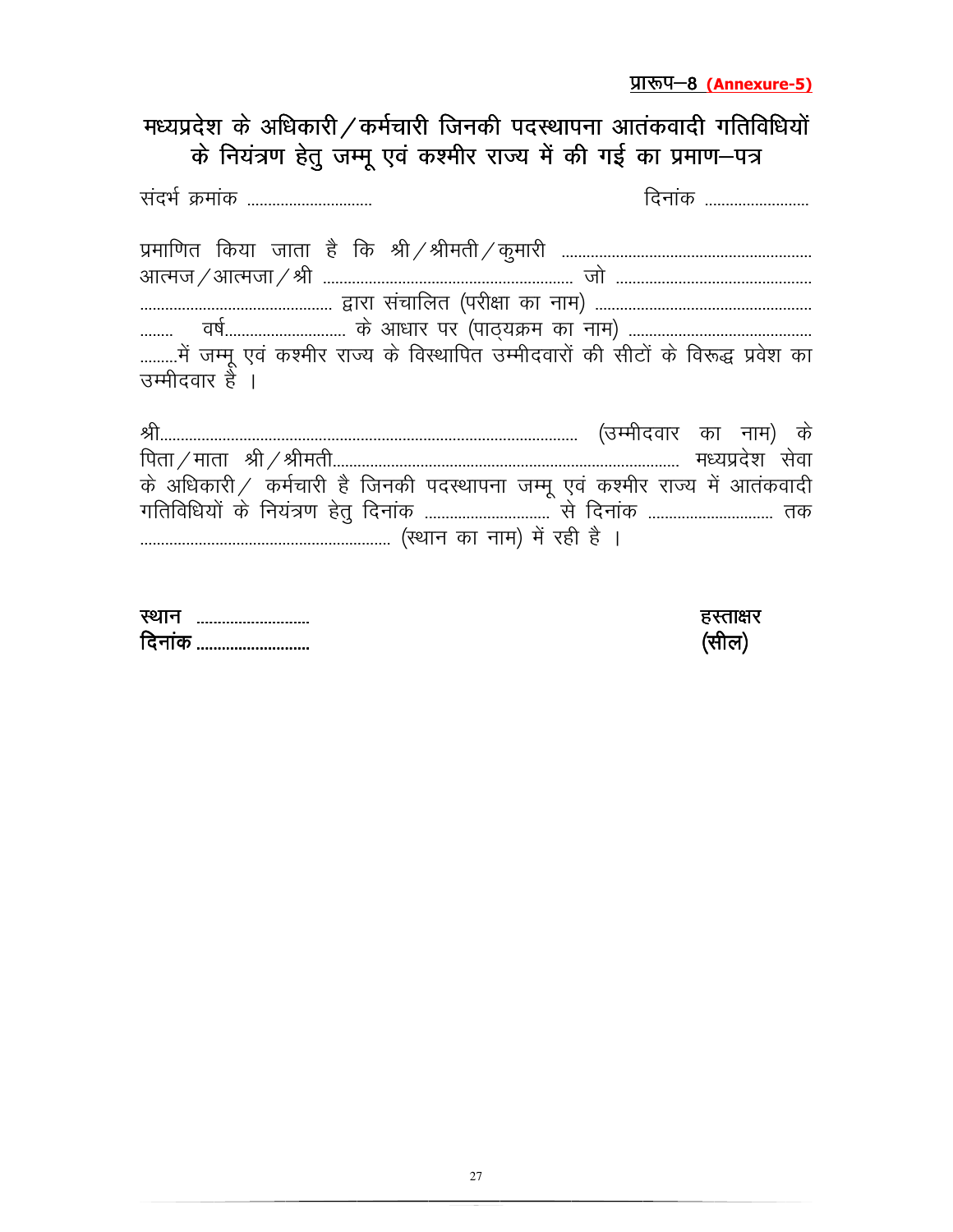| प्रारूप—6 (Annexure-6) |
|------------------------|
|                        |

|         | स्थानीय निवासी संबंधी आवश्यकता हेतु प्रमाण–पत्र<br>कार्यालय नायब तहसीलदार $\diagup$ तहसीलदार               |                                                                                                                                                                 |
|---------|------------------------------------------------------------------------------------------------------------|-----------------------------------------------------------------------------------------------------------------------------------------------------------------|
| प्र.क्र |                                                                                                            | <u>दिनांक</u>                                                                                                                                                   |
|         | स्थानीय निवासी प्रमाण पत्र                                                                                 |                                                                                                                                                                 |
|         | यहा आवेदक का<br>पासपोट साईज का<br>फोटो लगाया जाये जो<br>प्राधिकृत अधिकारी<br>द्वारा सत्यापित<br>किया जायें |                                                                                                                                                                 |
|         |                                                                                                            |                                                                                                                                                                 |
|         |                                                                                                            |                                                                                                                                                                 |
|         | कण्डिका क्रमांक की पूर्ति करने फलस्वरूप मध्यप्रदेश के स्थानीय निवासी है।                                   | (मध्यप्रदेश).राज्य शासन द्वारा मध्यप्रदेश के स्थानीय निवास प्रमाण-पत्र जारी किये जाने                                                                           |
|         |                                                                                                            | 2.* प्रमाणित किया जाता है कि मध्यप्रदेश शासन, सामान्य प्रशासन विभाग के ज्ञापन<br>अनुसार की पत्नी/अवयस्क बच्चे जिनका विवरण नीचे वर्णित है, मध्यप्रदेश के स्थानीय |

- निवासी हैः—
- टीपः- यह प्रमाण पत्र जाति निर्धारण के लिये जारी किये जाने वाले जाति प्रमाण पत्र को जांच में साक्ष्य हेतु विचारार्थ ग्राहय नही होगा।

 $($ आवदेक द्वारा प्रस्तुत शपथ-पत्र के आधार पर जारी)

| ह.तहसील $\angle$ नायब तहसीलदार |  |
|--------------------------------|--|
|                                |  |
|                                |  |

\*लागू न होने पर काट दें। यह प्रमाण पत्र यदि डिजिटल हस्ताक्षर युक्त है तो उसे भी मान्य किया जावेंगा।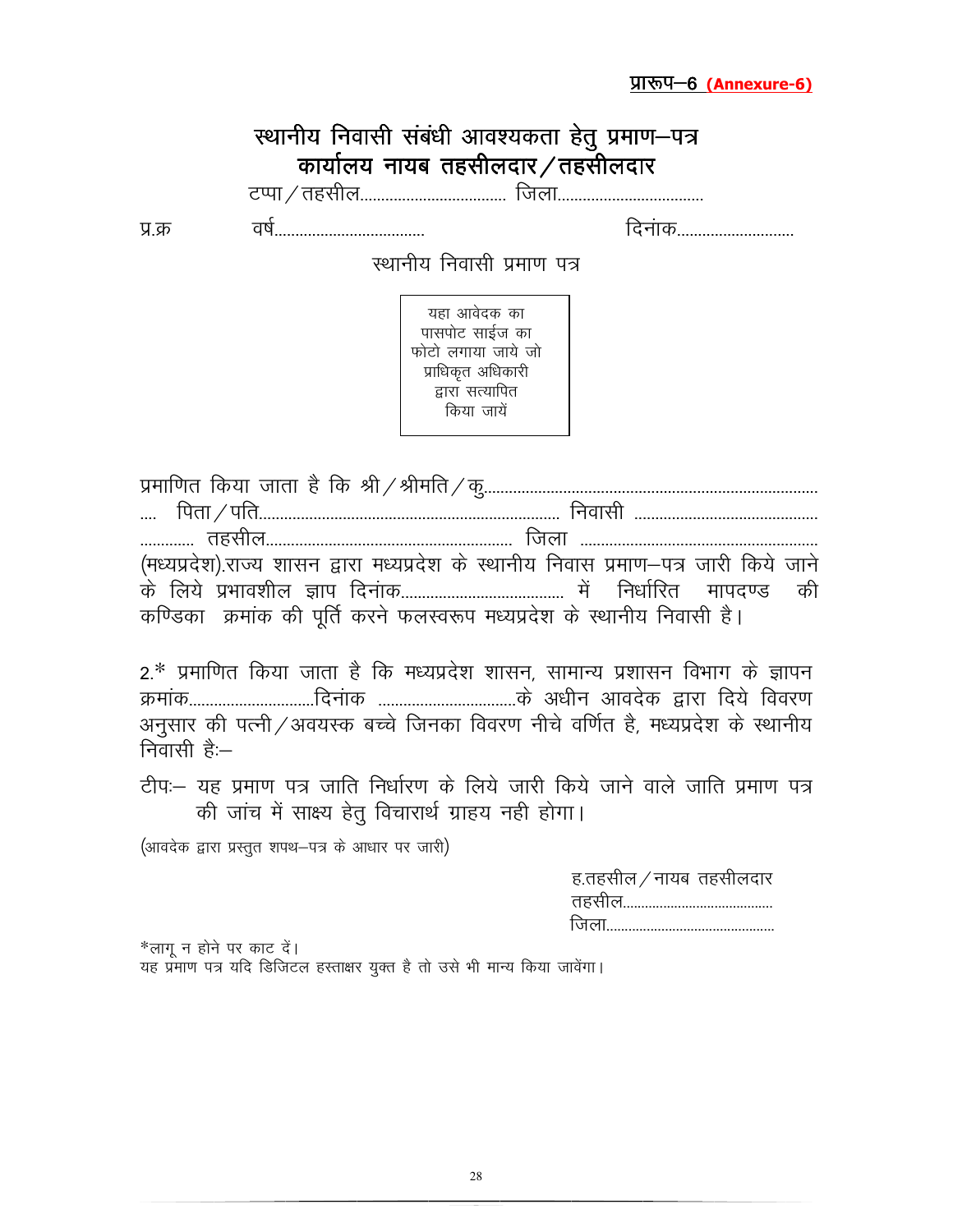(मध्यप्रदेश शासन, सामान्य प्रशासन विभाग, मंत्रालय के परिपत्र क्रमांक सी–3–7–2013–3–एक, दिनांक 25 $\,$  09 $\,$  2014 को जारी निर्देशानुसार स्थानीय निवासी प्रमाण पत्र संबंधी स्थानीय निवासी हेतु स्व प्रमाणित घोषणा—पत्र)

<u>प्रारूप-6 (अ) (Annexure-7)</u>

|    | स्थानीय निवासी हेतु<br>स्व प्रमाणित घोषणा—पत्र<br>(अस्टाम्पित कागज पर)  | फोटो<br>स्व प्रमाणित |
|----|-------------------------------------------------------------------------|----------------------|
|    |                                                                         |                      |
|    | वर्ष शपथपूर्वक कथन करता / करती हूँ कि:-                                 |                      |
|    |                                                                         |                      |
|    | में निवासरत हूँ।                                                        |                      |
| 2. |                                                                         |                      |
|    | वर्ष है।                                                                |                      |
| 3. | मेरे अवयस्क पुत्र/पुत्री–                                               |                      |
|    |                                                                         |                      |
|    |                                                                         |                      |
|    | 4. (यहाँ मध्यप्रदेश शासन के ज्ञापन क्रमांक सी-3-7-2013-3-एक, दिनांक 25  |                      |
|    | सितम्बर 2014 वर्णित निर्देश के अन्तर्गत आवेदक पात्रता की निम्न में से   |                      |
|    | जिन–जिन श्रेणियों में आता है उनका विवरण अंकित करें)                     |                      |
|    | 1. मैं, मध्यप्रदेश के मकान नंबर मोहल्ला ग्राम                           |                      |
|    |                                                                         |                      |
|    | हूँ।                                                                    |                      |
|    |                                                                         |                      |
|    |                                                                         |                      |
|    | (आवेदक मध्यप्रदेश में कम से कम 10 वर्ष निरन्तर निवासरत हो। यदि 10       |                      |
|    | वर्ष की अवधि में एक से अधिक स्थानों पर निवासरत रहे तो कब से कब          |                      |
|    | तक कहाँ–कहाँ निवासरत रहे इसका पूर्ण विवरण अंकित किया जाये)              |                      |
|    | मैं राज्य शासन की सेवा में वर्तमान में पद का नाम  कार्यालय का<br>3.     |                      |
|    | नाम विभाग का नाम  के पद पर पदस्थ हूँ / से                               |                      |
|    | सेवानिवृत्त हुआ हूँ।<br>4. मैं मध्यप्रदेश शासन के अन्तर्गत स्थापितनामक  |                      |
|    |                                                                         |                      |
|    |                                                                         |                      |
|    | (कार्यरत / सेवानिवृत्त पद के नाम के साथ कार्यरत कार्यालय / जिस कार्यालय |                      |
|    |                                                                         |                      |
|    |                                                                         |                      |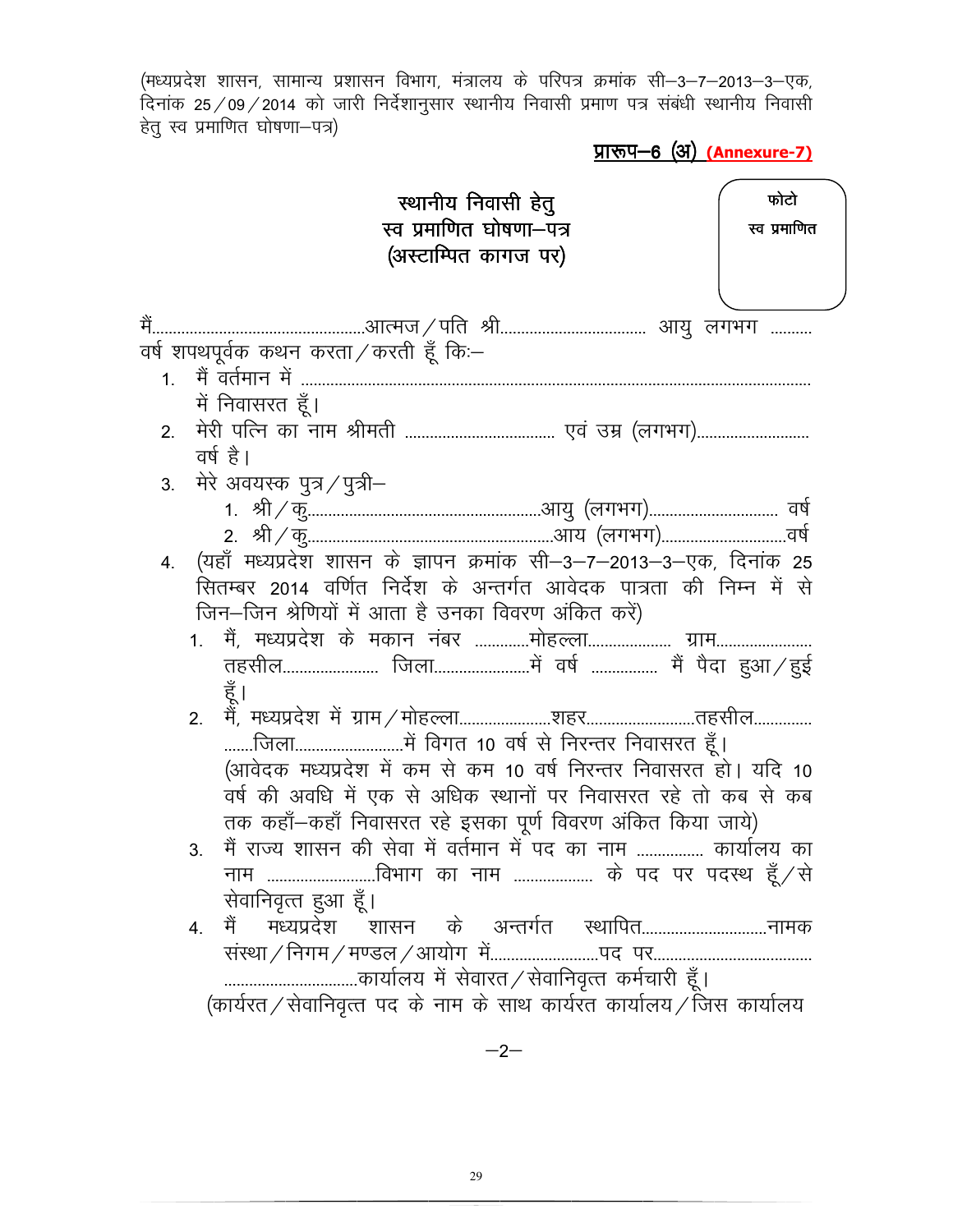- 5. मैं केन्द्र शासन के ........................... विभाग में ........................... के पद पर .............. ----dk;k Zy;------------------------ rglhy-------------------------------- ftyk------------------------- d s in पद 10 वर्ष से पदस्थ होकर कार्यरत हैं। (कार्यरत पद का नाम एवं कार्यालय का विवरण तथा पता) 6. मैं अखिल भारतीय सेवाओं के मध्यप्रदेश राज्य को आवंटित (आवंटन वर्ष .......... cS ap½ vf/kdkjh g w¡A ------------------ in ij ------------------------------------------------------------------ dk;k Zy;@e a=ky;---------------------------------------------- e sa inLFk g w¡@l s l sokfuo`Rr g qvk हूँ ।  $\ddot{\text{(}}$ कार्यरत $\diagup$ सेवानिवृत्त कार्यालय का पूर्ण विवरण कार्यरत पद का नाम) 7- eS a e/;izn s'k e s a l aoS/kkfud@fof/kd------------------------------------in ij egkefge राष्ट्रपति ⁄ महामहिम राज्यपाल द्वारा नियुक्त हूँ। (पद, कार्यालय का पूर्ण विवरण दिया जाये) 8. मैं भूतपूर्व सैनिक हूँ तथा मैंने मध्यप्रदेश में 5 वर्षों तक (अवधि..................) निवास
- किया है / अथवा मेरे परिजन मध्यप्रदेश में पहले से ही निवासरत हैं। (इसकी पुष्टि हेतू सैनिक कल्याण संचालनालय का प्रमाण-पत्र संलग्ल करें)।

हस्ताक्षर

#### सत्यापन

eS a---------------------------------------vkRet@ifr Jh---------------------------------vk;q------------------------------------ o"k Z fuoklh ------------------------------------------------ lR;kiu djrk@djrh g w¡ fd ?kks"k.kk&i= dh कण्डिका 1/2/3/4/5/6/7/8 में उल्लेखित जानकारी मेरे निजी ज्ञान एवं विश्वास के आधार पर सत्य है। इसमें न कोई सारवान तथ्य छूपाया गया है और न ही असत्य तथ्य अंकित किया गया है। मुझे यह ज्ञान है कि मेरे द्वारा असत्य या भ्रामक जानकारी देने पर मेरे विरुद्ध आपराधिक / दण्डात्मक कार्यवाही की जा सकेगी। साथ ही मुझे प्राप्त समस्त लाभ भी वापिस लिये जायेंगे।

lR;kiu vkt fnuk ad ----------------------------o"k Z ------------------------------- dk s LFkku-------------------------------- ... में किया गया।

हस्ताक्षर

(जो लागू हो केवल उसी का उल्लेख घोषणा –पत्र में किया जाये)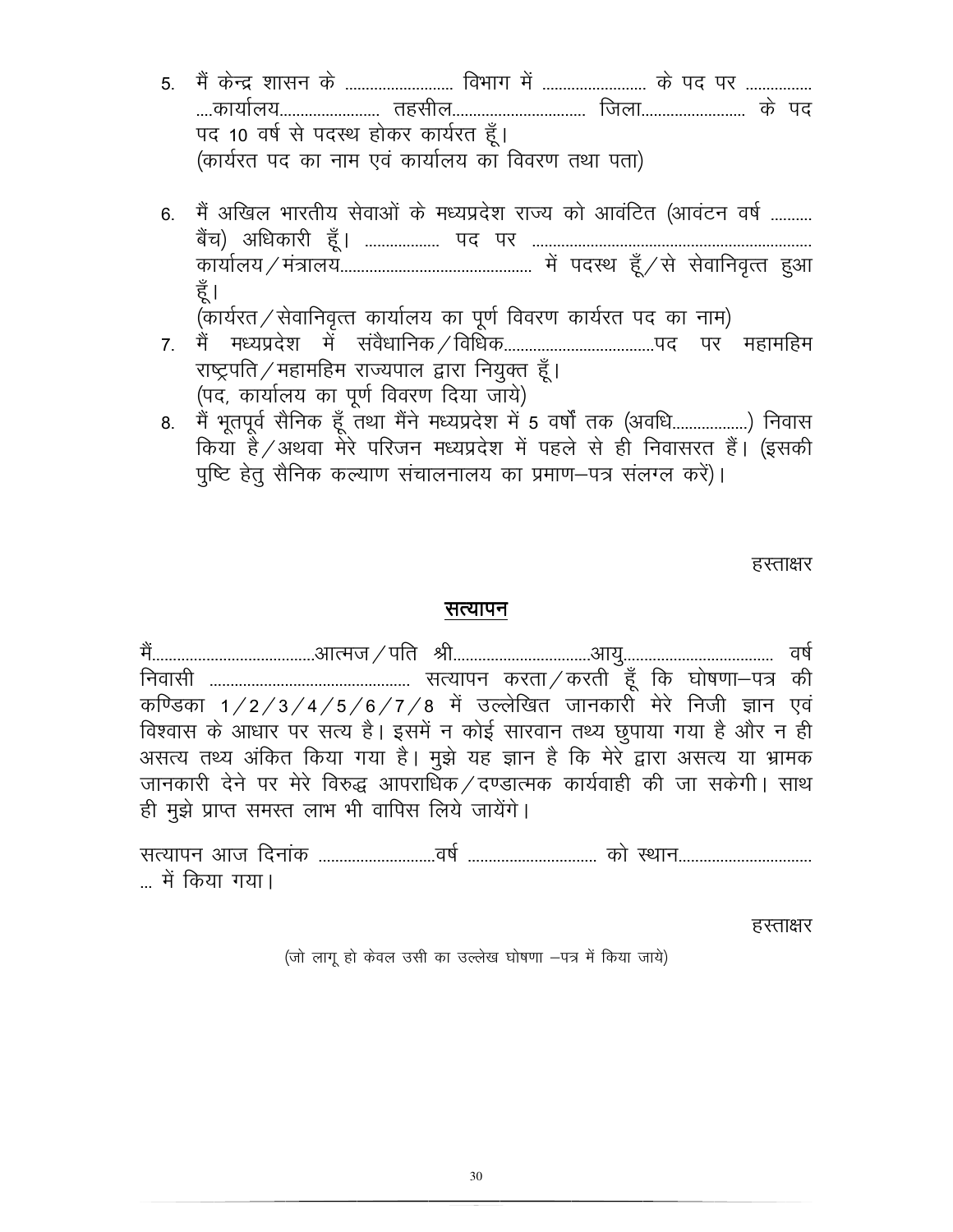#### (सामान्य प्रशासन विभाग का ज्ञापन क्रमांक एफ 07-11/2019/आ.प्र./एक, दिनांक 02 जुलाई **2019 का संलग्नक) म( य देश शासन**

कायालय का नाम

आर्थिक रूप से कमजोर वर्ग के सदस्य द्वारा प्रस्तुत किया जाने वाला आय एवं परिसम्पत्ति प्रमाण-पत्र माणप. सं/ या 0दनांक

वित्तीय वर्ष ...........................के लिए मान्य

|                       | पिन कोड  के स्थायी निवासी है, जिनका फोटोग्राफ नीचे अभिप्रमाणित है, आर्थिक रूप               |
|-----------------------|---------------------------------------------------------------------------------------------|
|                       | से कमजोर वर्ग के सदस्य है, क्योंकि वित्तीय वर्ष  में इनके परिवार की कुल वार्षिक             |
|                       | आय 08 लाख (आठ लाख रूपये मात्र) से कम है। इनके परिवार के स्वामित्व में निम्नलिखित में से कोई |
| भी परिसम्पति नही है:- |                                                                                             |

- I. जिसके पास 5 एकड़ या उससे अधिक भूमि हो (जिसके खसरे में तीन साल से लगातार उसर, पथरीली, बीहड़ भूमि अंकित हो, वह भूमि में शामिल नहीं होगी) ।
- II. जिसके पास 1200 वर्गफुट से अधिक का आवासीय मकान/फ्लैट नगर निगम क्षेत्र में स्थित हो।
- III. जिसके पास नगर पालिका क्षेत्र में 1500 वर्गफुट से अधिक का आवासीय मकान/फ्लैट हो।
- IV. नगर परिषद क्षेत्र में जिसके पास 1800 वर्गफुट से ज्यादा का आवासीय मकान/फ्लैट हो ।

9ी9ीमतीकु मारीजा'त के सद# य है जो अनुसूचित जाति अनुसूचित जनजाति तथा अन्य पिछडे वर्गों के रूप में अधिसूचित नही है।

| आवेदक का पासपोर्ट साईज का<br>अभिप्रमाणित फोटोग्राफ |  |
|----------------------------------------------------|--|
|----------------------------------------------------|--|

| हस्ताक्षर(कार्यालय का मुहर सहित) |
|----------------------------------|
|                                  |
|                                  |
| अनुविभागीय अधिकारी /तहसीलदार     |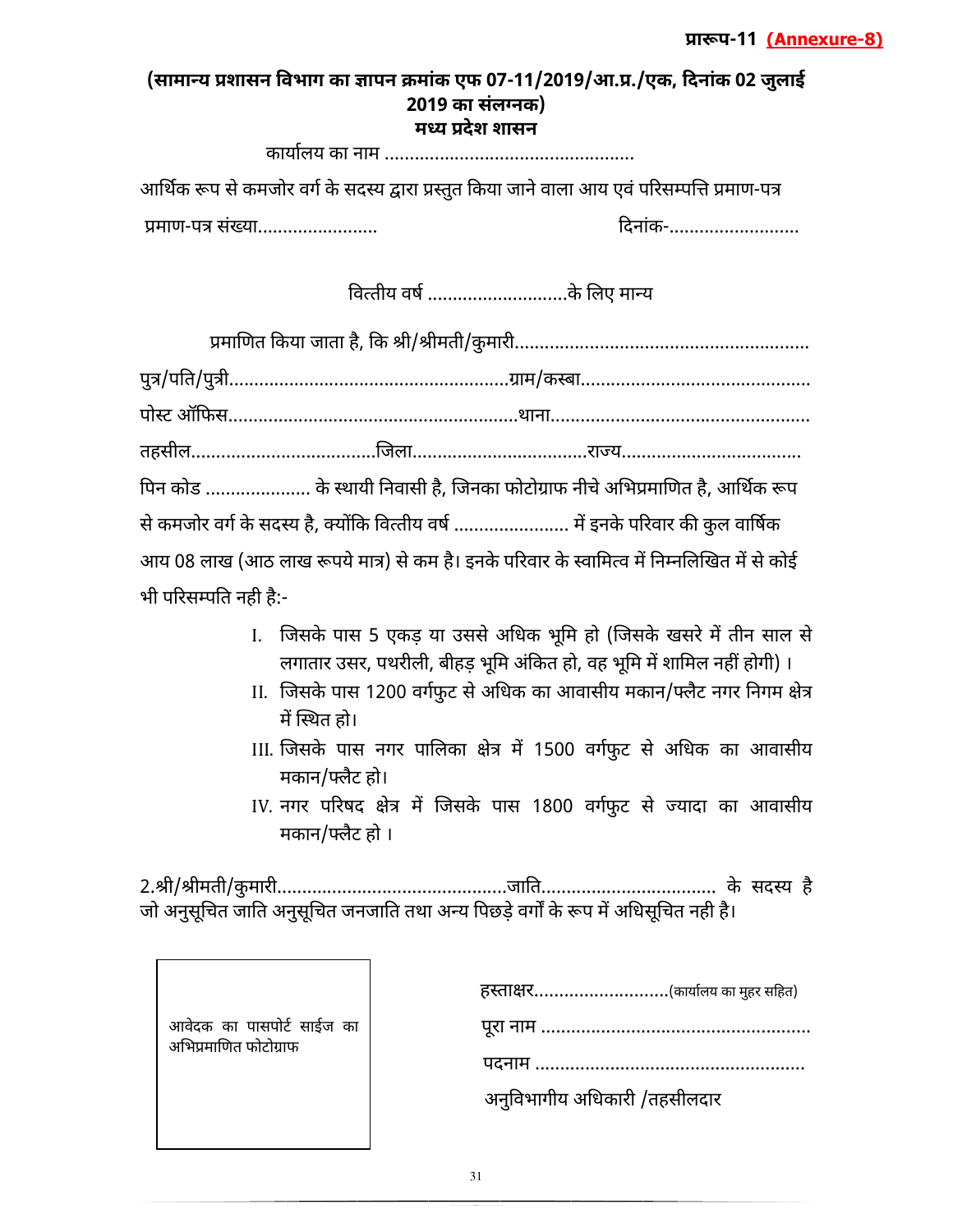# **DIRECTORATE OF TECHNICAL EDUCATION, MADHYA PRADESH**

#### **TENTATIVE SEATS IN M.C.A. COURSE FOR THE SESSION 2021-22**

| <b>S. No.</b>             | <b>Institute Name</b>                                                         | <b>Intake</b> |  |
|---------------------------|-------------------------------------------------------------------------------|---------------|--|
| <b>Government [GIRLS]</b> |                                                                               |               |  |
| $\mathbf{1}$              | Government Geetanjali PG Girls College Bhopal                                 | 60            |  |
|                           | <b>Government Aided</b>                                                       |               |  |
| 1                         | Madhav Institute of Technology and Science (MITS), Gwalior                    | 60            |  |
| $\overline{2}$            | Samrat Ashok Technological Institute, Vidisha                                 | 30            |  |
| 3                         | Shri G.S. Institute of Technology and Science, Indore (M.P.)                  | 60            |  |
|                           | <b>Government Autonomous</b>                                                  |               |  |
| $\mathbf{1}$              | Jabalpur Engineering College, Jabalpur                                        | 60            |  |
|                           | <b>Self Financing</b>                                                         |               |  |
| $\mathbf{1}$              | Rustamji Institute of Technology, Tekanpur, Gwalior                           | 20            |  |
|                           | <b>University Owned</b>                                                       |               |  |
| $\mathbf{1}$              | Institute of Computer Science, Vikram University, Ujjain                      | 30            |  |
| $\overline{2}$            | S.O.S. IN COMPUTER SCIENCE AND APPLICATIONS, JIWAJI VV, GWALIOR               | 40            |  |
| 3                         | School of Computer Science and IT, DAVV, Indore                               | 120           |  |
|                           | UNIVERSITY INSTITUTE OF COMPUTER SCIENCE AND APPLICATIONS (UICSA), R. D. V.   |               |  |
| 4                         | V., Jabalpur                                                                  | 40            |  |
| 5                         | University Institute of Technology, Barkatullah University, Bhopal            | 60            |  |
| 6                         | University Institute of Technology, RGPV, Bhopal                              | 30            |  |
|                           | <b>PRIVATE</b>                                                                |               |  |
| $\mathbf{1}$              | Acropolis Institute of Technology and Research, Indore                        | 60            |  |
| $\overline{2}$            | Bansal Institute of Science and Technology, Bhopal                            | 60            |  |
| 3                         | Guru Ramdas Khalsa Institute of Science and Technology (MCA), Jabalpur        | 60            |  |
| 4                         | Gyan Ganga College of Technology, Jabalpur                                    | 60            |  |
| 5                         | Gyan Ganga Institute of Technology and Science, Jabalpur                      | 60            |  |
| 6                         | Gyanodaya Institute of Professional Studies, Neemuch                          | 60            |  |
| 7                         | IPS Academy, School of Computers, Indore                                      | 180           |  |
|                           | ITM GROUP OF INSTITUTIONS (Institute of Technology and Management) (Technical |               |  |
| 8                         | Campus), Gwalior                                                              | 60            |  |
| 9                         | Jawaharlal Institute of Technology (MCA) (Borawan), Khargone                  | 45            |  |
| 10                        | Lakshmi Narain College of Technology (MCA), Bhopal                            | 180           |  |
| 11                        | Mahakal Institute Technology and Science, Ujjain                              | 60            |  |
| 12                        | Maharaja Ranjit Singh Group of Institution, Indore                            | 60            |  |
| 13                        | Maharana Pratap College of Technology (MCA), Gwalior                          | 30            |  |
| 14                        | Maharishi Centre for Educational Excellence, Bhopal                           | 30            |  |
| 15                        | Mathura Devi Institute of Technology and Management, Indore                   | 60            |  |
| 16                        | Nagaji Institute of Technology and Management, Gwalior                        | 60            |  |
| 17                        | NRI Institute of Information Science and Technology, Bhopal                   | 120           |  |
| 18                        | Oriental Institute of Science and Technology, Bhopal                          | 120           |  |
| 19                        | Rewa Institute of Technology, Rewa                                            | 60            |  |
| 20                        | Sagar Institute of Research and Technology, Bhopal                            | 60            |  |